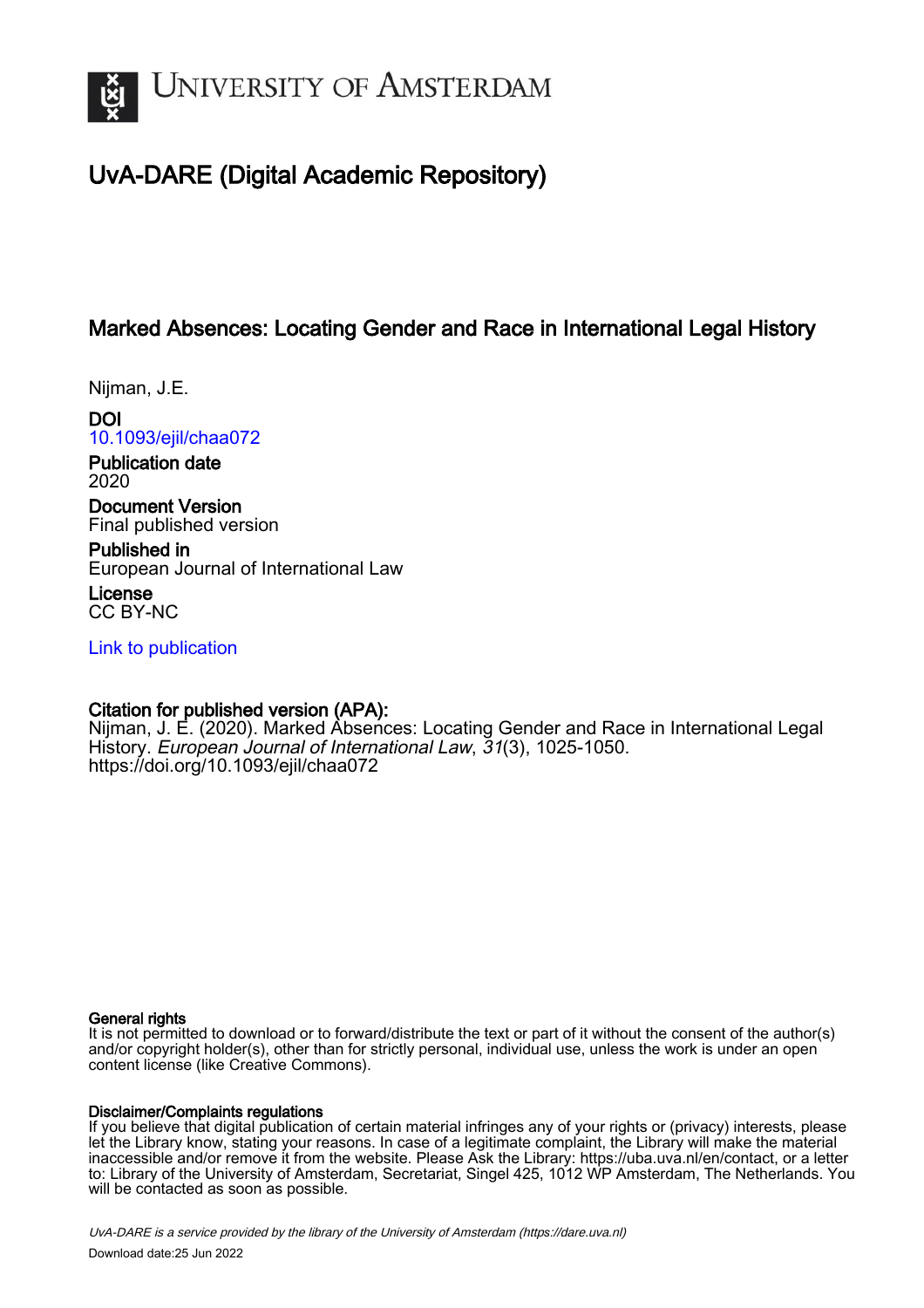*This is an Open Access article distributed under the terms of the Creative Commons Attribution Non-Commercial License (<http://creativecommons.org/licenses/by-nc/4.0/>), which permits non-commercial re-use, distribution, and reproduction in any medium, provided the original work is properly cited. For commercial re-use, please contact journals.permissions@oup.com*

# *Marked Absences: Locating Gender and Race in International Legal History*

Janne E. Nijman\*

# **Abstract**

*This article was sparked by a critical reading of Henri de Waele's article 'A New League of Extraordinary Gentlemen? The Professionalization of International Law Scholarship in the Netherlands, 1919–1940', and aims to offer an alternative perspective on this period in the history of Dutch international legal scholarship. While it appreciates the author's examination of Dutch international law scholarship during the interwar period and concurs with the idea that this scholarship needs to be examined more closely, it argues that doing history today requires us first to raise 'the woman question', especially in the context of the so-called 'professionalization' of international law in the 1920s and 1930s, and second to include Dutch colonialism as an important backdrop to the work of the interwar international law scholars. I will give some pointers and illustrations to support this argument. The specific Dutch material brought to bear aims to show more generally the importance of questioning rather than reproducing traditional historiography, within which 'the woman question' and 'the colonial question' were left unmentioned. As such this article also deals with the issue of expanding and remaking international legal history as an issue of present and future purport.*

# **1 Introduction**

The summer of 2020 – during which I was contemplating this article – was defined by a global health crisis due to Covid-[1](#page-1-0)9, impacting women disproportionately, $<sup>1</sup>$  and by</sup>

<sup>\*</sup> Professor of History and Theory of International Law, University of Amsterdam, and Academic Director of the T.M.C. Asser Instituut, The Hague, the Netherlands; Professor of International Law at the Graduate Institute of International and Development Studies, Geneva, Switzerland. Email: [J.E.Nijman@asser.nl](https://doi.org/J.E.Nijman@asser.nl). I am grateful to Catherine Brölmann and Ingo Venzke for comments on an earlier draft.

<span id="page-1-0"></span><sup>1</sup> See, e.g., Organisation for Economic Co-operation and Development (OECD), *Women at the Core of the Fight Against COVID-19 Crisis*, Policy Responses to Coronavirus (COVID-19) (2020), available at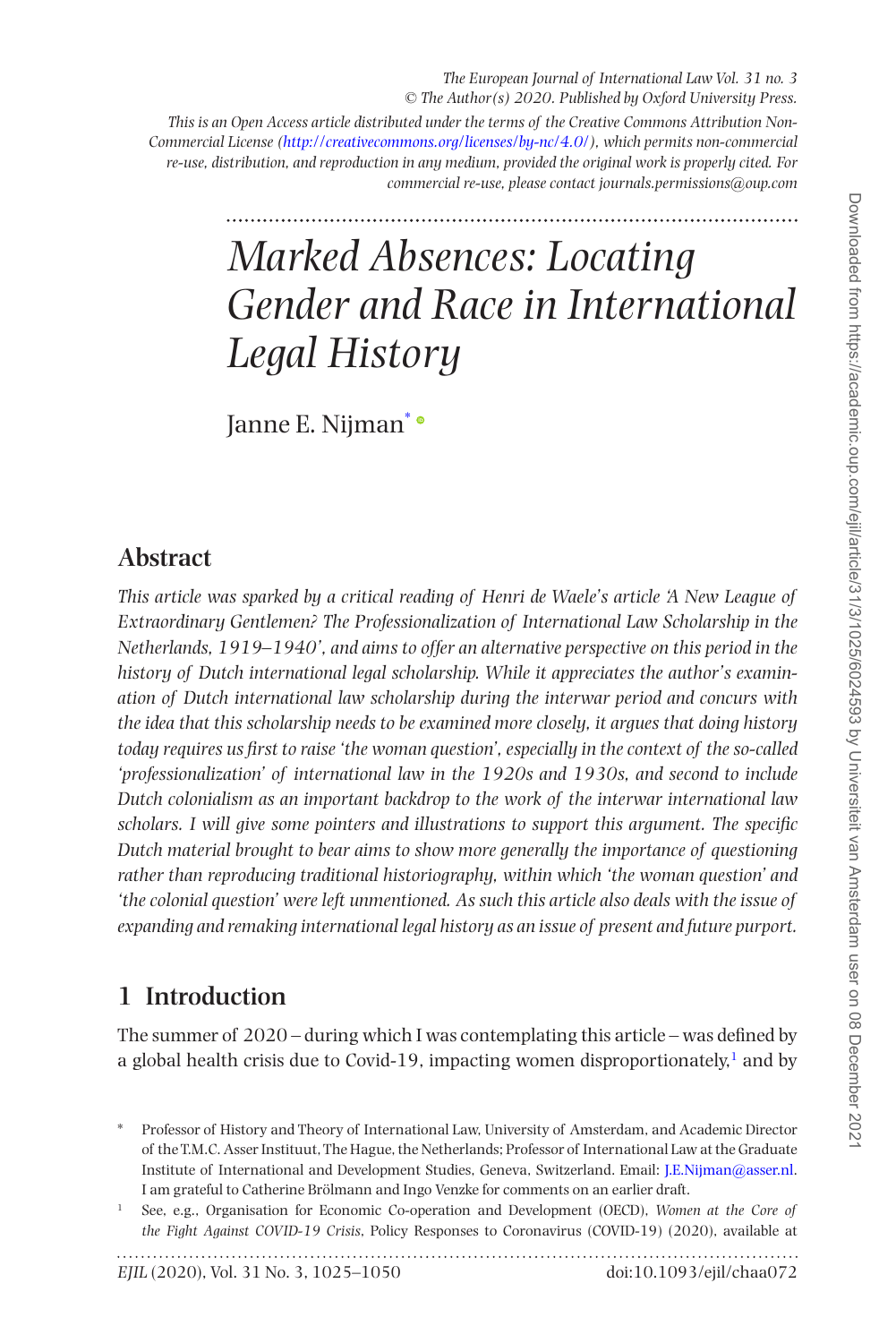*#BlackLivesMatter* protests and anti-racism movements in the United States, Europe and the Netherlands, which included a turn against the colonial past of European countries and the racism it involved. It is against this global background that my initial impulse to write a critical engagement with the article by Henri de Waele, 'A New League of Extraordinary Gentlemen? The Professionalization of International Law Scholarship in the Netherlands,  $1919-1940'$ , strengthened and developed into an attempt to complement it with pointers to an alternative perspective on Dutch international law in these early decades of the 20th century.

This article turns around the question: how to expand or even correct historiography? This reminds me of *Mastry*, an exhibition of the African-American painter Kerry James Marshall (1955) at the Museum of Contemporary Art in Chicago, that I visited in 2016. Marshall's paintings are stunning, a profound joy to look at and engage with.[3](#page-2-1) As all great art, it has many layers, evokes all kinds of responses and involves the human being completely. It hits you and uplifts you. I am reminded of one aspect in particular: Marshall's mission – for over 35 years – to expand the history of art. As the Museum's director, Madeleine Grynsztejn, writes in the Foreword to the exhibition's catalogue: 'Marshall draws attention to the ways African Americans have been marginalized or made invisible – as both the subjects and the makers of art.  $[\ldots]$ Marshall's practice has been driven by an ethical imperative to bring the black figure into center view.'[4](#page-2-2)

Marshall engages with the Western tradition of art, in which he feels at home. His paintings refer to canonical works, for example, by Michelangelo, Mondrian and Seurat. However, in his paintings figure only black people. Figuration is at the heart of his 'remedial project of forging a "critical mass" of black figure imagery in mainstream art museums'[.5](#page-2-3) His mission is to change art history from within by having his paintings be part of the world's art museum collections and exhibitions, thereby 'address[ing] Absence with a capital A'.[6](#page-2-4) Obviously, this is not the only way to correct history, but Marshall's mission to revisit and expand the canon of his field is an instructive and important one: the imaginary of the future is shaped today.

Marshall's paintings show how engaging with history has an inescapable political dimension that touches on the present.<sup>7</sup> It is not a big leap from the history of art to the history of international law with its Western, masculine canon and the urgent call for its remaking. Here, too, a new vernacular has to take shape: a truly global intellectual history that 'widen[s] the groups and sources regarded as responsible for the

<https://bit.ly/3lutWCB;> Ginette Azcona et al., *From Insights to Action: Gender Equality in the Wake of COVID-19*, UN Women (2020), available at [https://bit.ly/3nxIEKW.](https://bit.ly/3nxIEKW)

<span id="page-2-0"></span><sup>&</sup>lt;sup>2</sup> De Waele, 'A New League of Extraordinary Gentlemen? The Professionalization of International Law Scholarship in the Netherlands, 1919–1940', 31 *European Journal of International Law* (*EJIL*) (2020) 1005.

<span id="page-2-1"></span><sup>&</sup>lt;sup>3</sup> Our Roaming Charges in this issue features a painting by Kerry James Marshall, at 1051.

<span id="page-2-2"></span><sup>4</sup> Grynsztejn, 'Foreword' to H. Molesworth (ed.), *Kerry James Marshall: Mastry* (2016) 6.

<span id="page-2-3"></span><sup>5</sup> Katz, 'Blots', in Molesworth, *supra* note 4, at 218.

<span id="page-2-4"></span><sup>6</sup> Grynsztejn, *supra* note 4.

<span id="page-2-5"></span><sup>7</sup> Marshall, 'Shall I Compare Thee . . .?', in Molesworth, *supra* note 4, at 72, 72–73.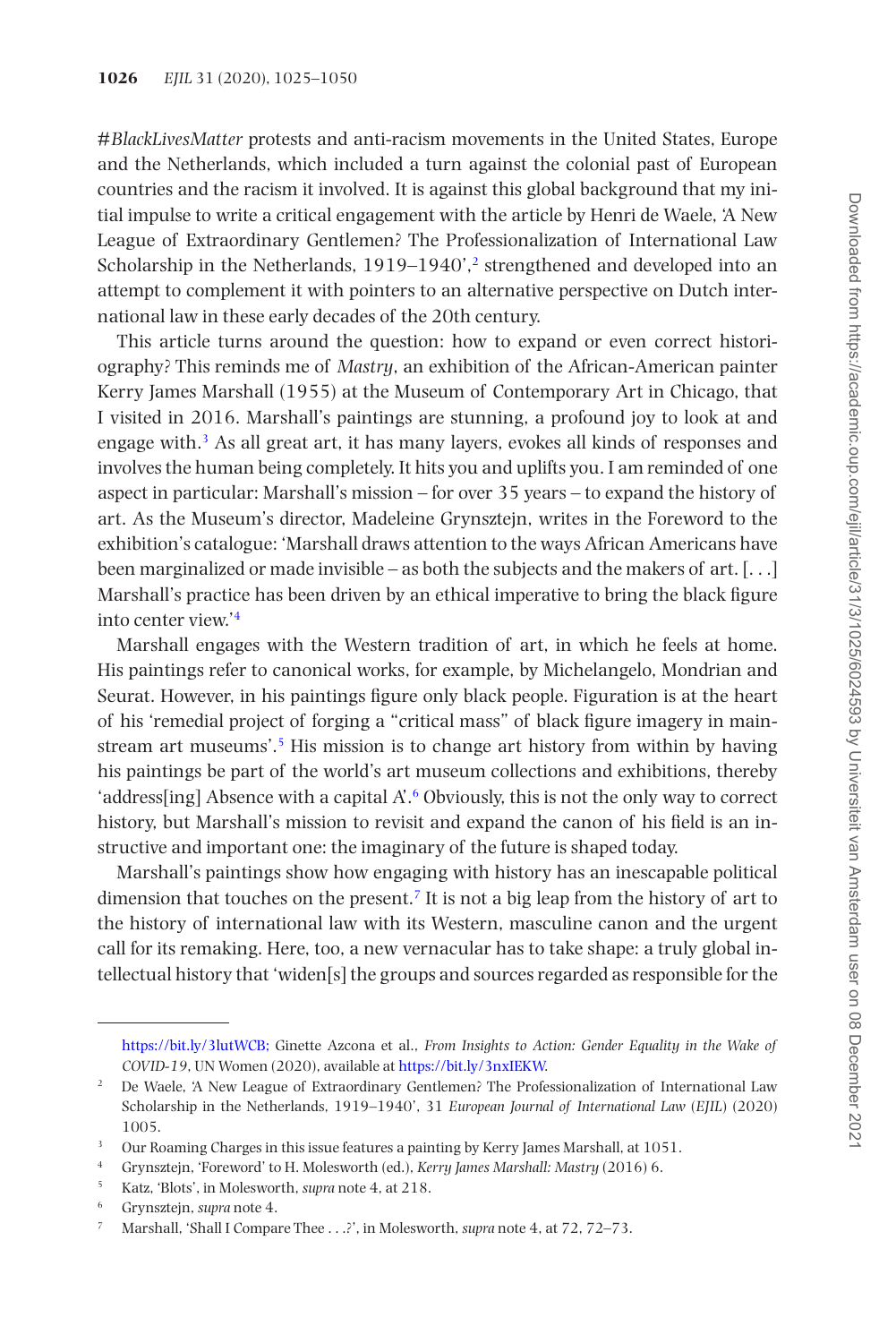development of international thought'.<sup>8</sup> The traditionally Eurocentric canon of international legal history has to be expanded and remade. If an international legal canon is what we work with, this in itself is, of course, worth discussing: it has to be inclusive, self-critical and reflective of how our relationship with the past evolves through ongoing international legal scholarship.

The past and the present are always in dialogue, whether in Marshall's paintings or in international legal history.[9](#page-3-1) The volume edited by Anne Orford, *International Law and Its Others*, examines how 'others' are 'figured, performed, inscribed and imagined in the discipline of international law'.<sup>10</sup> It comes from a conviction that international law has to be able 'to offer an answer [to] some of the most important, vital and intriguing questions of our time'.[11](#page-3-3) Today, both the 'woman question' and the (Dutch) 'colonial question' constitute 'what is at stake in today's political environment' and what people hope to see addressed by current international legal scholarship.<sup>[12](#page-3-4)</sup> For a while now, these pertinent questions have defined contemporary international legal scholarship's relationship with the past.

With the turn to critical history in international law came 'the imperial turn'.<sup>[13](#page-3-5)</sup> In the last three decades, international legal scholarship has developed a sensitivity to international law's colonial origins, $14$  has come to acknowledge that imperialism is 'ingrained in international law as we know it today'[15](#page-3-7) and argued 'against the willed forgetting of international law's imperial past'[.16](#page-3-8) Also came the turn to method. Martti Koskenniemi has written extensively about how – when writing history and drawing on, for example, Skinnerian contextualism – one has to decide implicitly or explicitly what to include in or exclude from the reconstructed context.<sup>17</sup> When examining the past, critical legal history requires international lawyers to question their biases, preconceptions, prejudices, blind spots and initial interests, as well as those that underpin established narratives.<sup>[18](#page-3-10)</sup>

<span id="page-3-2"></span><sup>10</sup> Orford, 'Introduction: A Jurisprudence of the Limit', in A. Orford (ed.), *International Law and Its Others* (2006) 3.

- <span id="page-3-4"></span><sup>12</sup> *Ibid*., at 1–2.
- <span id="page-3-5"></span><sup>13</sup> Benton, 'Made in Empire: Finding the History of International Law in Imperial Locations', 31 *Leiden Journal of International Law* (*LJIL*) (2018) 473.
- <span id="page-3-6"></span><sup>14</sup> See, e.g., the seminal work by Anghie, 'Francisco De Vitoria and the Colonial Origins of International Law', 5 *Social and Legal Studies* 321 (1996); A. Anghie, *Imperialism, Sovereignty and the Making of International Law* (2004).
- <span id="page-3-7"></span><sup>15</sup> Gathii, 'Neoliberalism, Colonialism and International Governance: Decentering the International Law of Governmental Legitimacy', 98 *Michigan Law Review* (2000) 2020.
- <span id="page-3-8"></span><sup>16</sup> Orford, 'International Law and the Limits of History', in W. Werner, A. Galán and M. de Hoon (eds), *The Law of International Lawyers: Reading Martti Koskenniemi* (2015) 297.
- <span id="page-3-9"></span><sup>17</sup> Koskenniemi, 'Histories of International Law: Significance and Problems for a Critical View', 27 *Temple International and Comparative Law Journal* (2013) 215.

<span id="page-3-10"></span><sup>18</sup> *Ibid*.

<span id="page-3-0"></span><sup>8</sup> Benton, 'Beyond Anachronism: Histories of International Law and Global Legal Politics', 21 *Journal of the History of International Law* (*JHIL*) (2019) 7.

<span id="page-3-1"></span><sup>9</sup> Cf. Nijman, 'An Enlarged Sense of Possibility for International Law: Seeking Change by Doing History', in I. Venzke and K.J. Heller (eds), *Situating Contingency in International Law: On the Possibility of a Different Law* (forthcoming 2021).

<span id="page-3-3"></span><sup>11</sup> *Ibid*., at 2.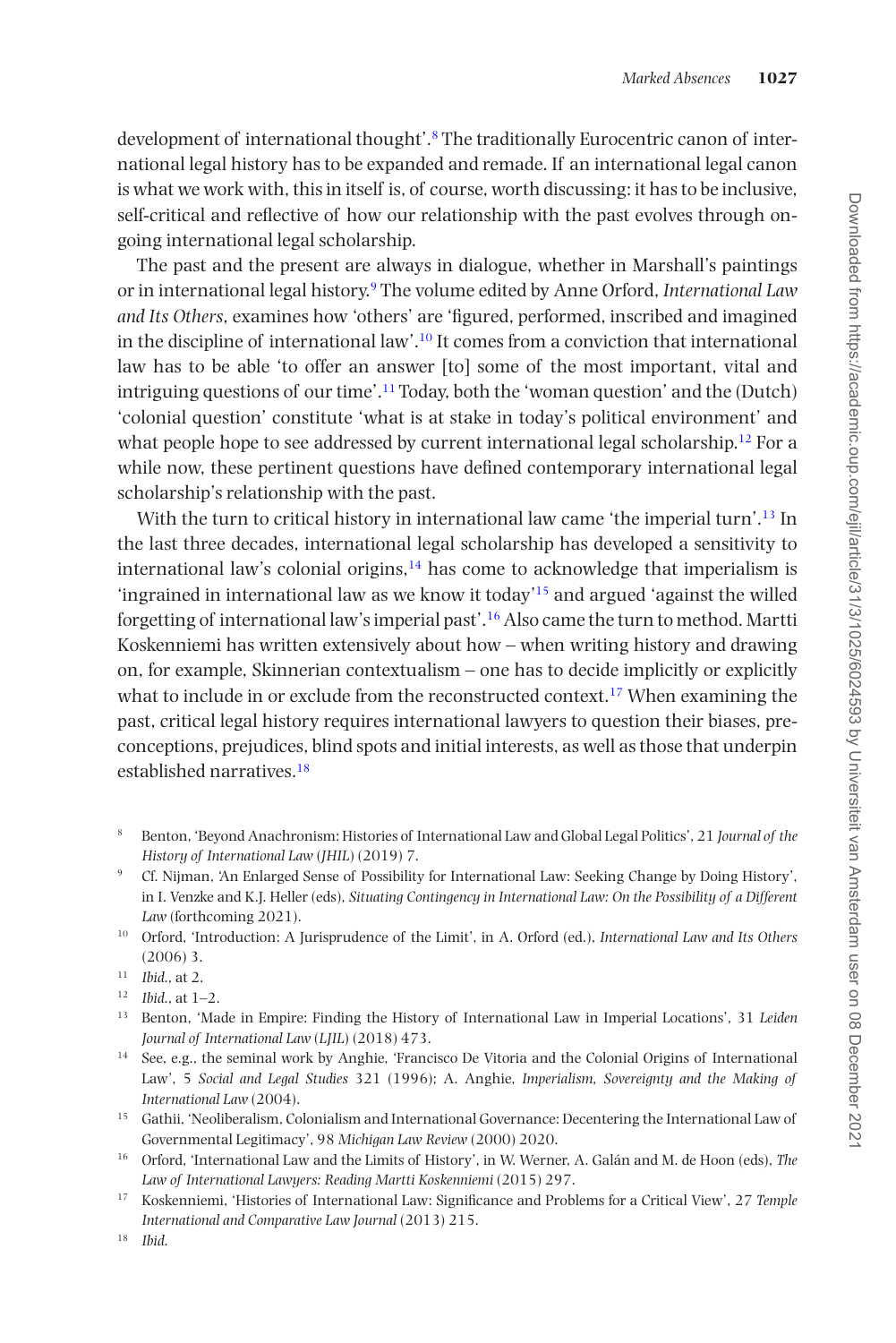Thanks to initiatives such as Immi Tallgren's *Portraits of Women in International Law: New Names and Forgotten Faces?*, international legal history is now starting to address the discipline's long-time blind spot for the exclusion of women both as subjects of international law and as makers of international law in international legal history scholarship[.19](#page-4-0) Inescapably, an account of the past of Dutch international legal scholarship published in this journal intervenes in – or is embedded in the context of – these (methodological) debates.

De Waele claims, among others, a space for Dutch interwar international law professors, and constructs a national tradition. While I readily agree there is not one 'proper' account of Dutch interwar international legal history, there are two marked absences in De Waele's history, which have inspired the present article: the silence on the role of women in the discussed 'professionalization' of Dutch international law and the silence on the role of colonialism in Dutch interwar scholarship (no order of significance suggested of course).

First, De Waele squarely focuses on men, 'extraordinary gentlemen'; but we know that women have been invisible in international legal history, unjustifiably so, and for too long. With this focus, De Waele's article reproduces traditionally gendered international legal history. Hence, I would like to raise 'the woman question' and show that, once raised, either the women that *were* there become visible or when there were hardly any women their absence calls for an explanation. Secondly, the interwar period cannot be examined without a keen eye for the role of colonization in the Dutch position on international legal issues.

In the remainder of this contribution, I put De Waele's article in the context of the turn to national traditions within our discipline and the recent debate on 'professionalization' (Section 2). Subsequently, I claim that critical international legal history of Dutch interwar international law has to take 'the woman question' (Section 3) and the 'Dutch colonial question' (Section 4) on board. Both sets of remarks ultimately go to the importance of methodological choices made in the (re)construction of a relevant context and in the identification of the issues at stake for Dutch interwar scholars. The historical material provided should be read as a mere illustration of what bringing these questions on board would entail and how exploring these questions produces an alternative, complementary and (more) critical history. I then wrap up this contribution with a few concluding remarks (Section 5).

# **2 The Turn to National Traditions and to Professionalization in International Legal Scholarship**

## **A** *A National Tradition?*

De Waele's 'A New League of Extraordinary Gentlemen?' starts out by situating the discussion in 'a plethora of national traditions' that stemmed from the turn to (intellectual) history in international law.[20](#page-4-1)

<span id="page-4-0"></span><sup>&</sup>lt;sup>19</sup> The classic starting point is, of course, Charlesworth, Chinkin and Wright, 'Feminist Approaches to International Law', 85 *American Journal of International Law* (*AJIL*) (1991) 613; Tallgren's initiative *Portraits of Women in International Law: New Names and Forgotten Faces?* is a book project to be published in 2021.

<span id="page-4-1"></span><sup>20</sup> De Waele, *supra* note 3, at 1006.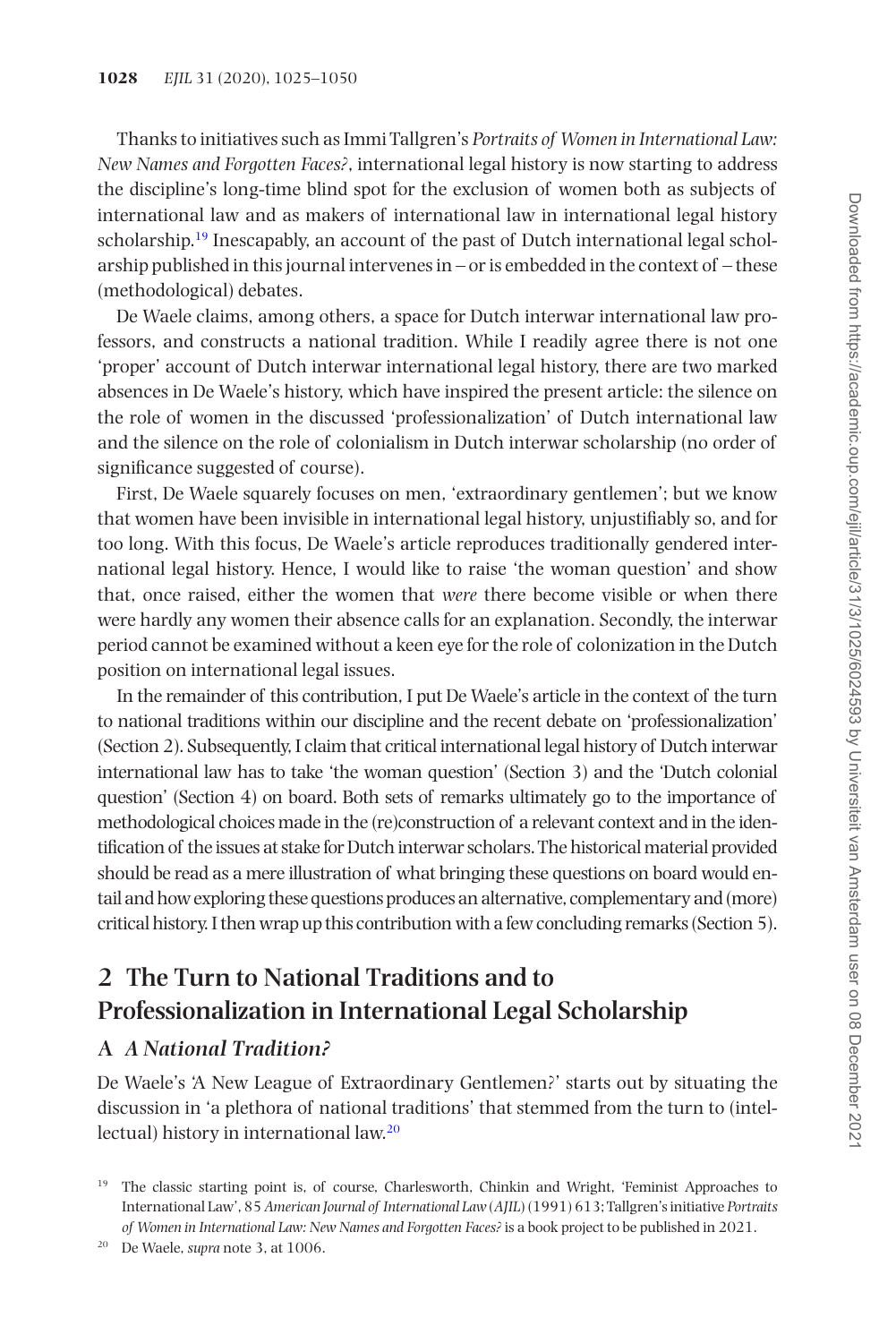De Waele's project to bring a history of Dutch international legal scholarship to the *European Journal of International Law* (*EJIL*), a journal which is premised from the beginning on the idea of a pan-European tradition of international law, is to be highly appreciated. The *EJIL*'s long-time interest in the history and theory of international law and its series 'The European Tradition of International Law' have developed the journal into a space for the critical examination of highly esteemed international lawyers from various European countries. However, never was a Dutch scholar given the honour of featuring in this series, while so often the Netherlands is referred to as a country with a strong international law tradition. Tobias M.C. Asser (1838–1913), surely one of the 'men of 1873', is similarly missing in any meaningful way from Martti Koskenniemi's seminal work on the late 19th-and early 20th-century generations of international lawyers, *The Gentle Civilizer of Nations* (2004). Language is of course a serious barrier, and De Waele's aim to open up and expose Dutch international law scholarship to the readership of the *EJIL* is commendable.

Recently, national traditions have been given renewed attention. While I am intrinsically troubled by 'national turns', especially today, I see the value, for instance, of Jochen von Bernstorff 's point about the German tradition and its influence on the development of international legal thought and practice, $^{21}$  as well as of Anthea Roberts's comparative international law project:

[T]o understand international law as a transnational legal field that encompasses multiple national traditions, international lawyers need to be aware of certain national or regional *differences* in approaches to international law, as well as the extent to which some of these approaches have come to *dominate* understandings of the 'international' in a way that can make them appear, or allows them to be presented as, neutral and universal. Like processes of globalization more generally, the field of international law is defined by a dynamic interplay between the centripetal search for unity and universality and the centrifugal pull of national and regional differences[.22](#page-5-1)

Thus while we have to stay wary of the (possible suggestion of) essentialism that comes with the language of 'national' traditions – and especially when it deploys the lauding language such as 'extraordinary gentlemen', even as perhaps a fond Victorian expression, it is important to uncover different national and regional traditions that have influenced or are suppressed in international law and its history.<sup>23</sup> As Dutch international law scholars, we have been negligent in the critical examination of Dutch interwar international law scholarship and practice. De Waele's turn to Dutch scholarship is all the more welcome since he engages with a period in history that for most countries in Europe is generally defined by an exceptionally rich intellectual and cultural life, and during which innovative contributions to international legal thought

<span id="page-5-0"></span><sup>21</sup> See von Bernstorff, 'German International Law Scholarship and the Postcolonial Turn', *EJIL Talk!* (7 January 2015), available at <https://bit.ly/34ESPEX;>Koskenniemi, 'Between Coordination and Constitution: International Law as a German Discipline', 15 *Redescriptions* (2011) 45.

<span id="page-5-1"></span><sup>22</sup> A. Roberts, *Is International Law International?* (2017) 3.

<span id="page-5-2"></span><sup>&</sup>lt;sup>23</sup> See, for example, a wonderful contribution on the interwar period that touches on an Abyssinian or Ethiopian international law: Parfitt, '*Empire des Nègres Blancs*: The Hybridity of International Personality and the Abyssinia Crisis of 1935–36', 24 *Leiden Journal of International Law* (2011) 849.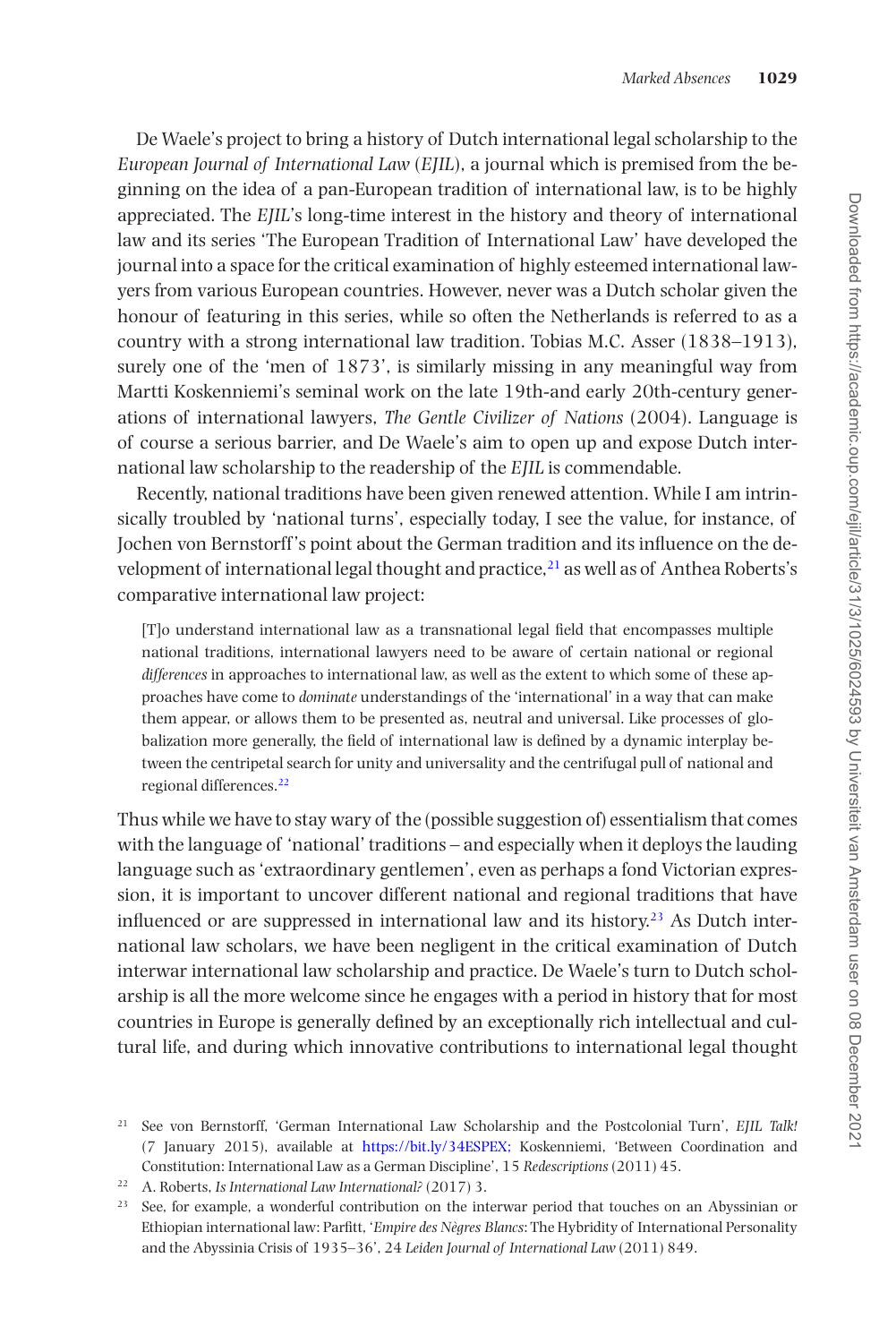(not without their dark sides) emerged[.24](#page-6-0) So, who were the Dutch contemporaries of Alvarez, Kelsen, Lauterpacht, Scelle and Vișvanātha, to name just a few of our discipline's famous interwar scholars? Frankly, they are not discussed in international literature, perhaps with the exception of Cornelis van Vollenhoven (1874–1933), professor of colonial constitutional and administrative law in Leiden from 1901 to 1933, whose international law ideas were impactful in Europe at the time.<sup>25</sup>

Borrowing Martti Koskenniemi's words, De Waele defines the goal of his article as situating 'the jurists in their local environments as university professors, diplomats or counsel to governments, having institutional '"projects" of their own'.[26](#page-6-2) This sets us up for the much-needed *critical* history of Dutch interwar international law, 'placing the leading scholars and their views within the global frame'[.27](#page-6-3) In De Waele's reconstruction, this global frame is defined largely by the institutionalization of international law manifest in the rise and decline of the League of Nations and the (im)possibility of aligning the 'Dutch neutral tradition' with the League of Nations' collective security system.<sup>[28](#page-6-4)</sup> Let me add here that the Dutch scholars at the time were rather divided on the issue.<sup>[29](#page-6-5)</sup>

De Waele's main argument then centres on the allegedly standard understanding of Dutch interwar history: the country's fence-sitting policy, and scholars – unchallenged by Dutch practice – lagging behind. In terms of 'the pace' of the discipline's evolution, De Waele views the Dutch as 'measur[ing] up' 'negatively', 'given that few names of leading scholars readily spring to mind'.<sup>[30](#page-6-6)</sup> This view is advanced in the introduction only to be rejected in the conclusion to the article, where De Waele claims to 'pull out the rug from under any habitual presumptions of insularity or backwardness'[.31](#page-6-7) These 'extraordinary gentlemen', he argues, were actually eager to be a part of the game and to fulfil prestigious international functions: 'Dutch academics [. . .] partook with great enthusiasm in this "cosmopolitan milieu"'[.32](#page-6-8) They have been 'undeservedly underexplored', as the article claims to show.<sup>33</sup>

So while I agree with De Waele that Dutch interwar international legal scholarship deserves scrutiny, this is not so much because it has received 'too little attention' or because the image of its 'laggard[ness]' needs correcting.[34](#page-6-10) Rather, I would argue

<span id="page-6-6"></span><sup>30</sup> De Waele, *supra* note 3, at 1007.

<span id="page-6-8"></span><sup>32</sup> *Ibid*., at 1019.

<span id="page-6-10"></span><sup>34</sup> *Ibid*., at 1006 and 1023.

<span id="page-6-0"></span><sup>&</sup>lt;sup>24</sup> J. E. Nijman, *The Concept of International Legal Personality: An Inquiry into the History and Theory of International Law* (2004) (which in retrospect, too, should have given more attention to colonialism).

<span id="page-6-1"></span><sup>25</sup> See, e.g., Tourme-Jouannet, 'The Critique of Classical Thought during the Interwar Period: Vattel and Van Vollenhoven', in A. Orford and F. Hoffmann (eds), *The Oxford Handbook of the Theory of International Law* (2016) 101.

<span id="page-6-2"></span><sup>26</sup> De Waele, *supra* note 3, at 1006, quoting Koskenniemi, 'A History of International Law Histories', in B. Fassbender and A. Peters (eds), *The Oxford Handbook of the History of International Law* (2012) 967.

<span id="page-6-3"></span><sup>27</sup> De Waele, *supra* note 3, at 1006, quoting Koskenniemi, *supra* note 26, at 967.

<span id="page-6-4"></span><sup>28</sup> *Ibid*., at 1015.

<span id="page-6-5"></span><sup>29</sup> Beunders, 'De Buitenlandse Politiek van Nederland 1918–1924', in N.C.F. Van Sas (ed.), *De Kracht van Nederland: Internationale positie en buitenlands beleid* (1991) 88, 92–93.

<span id="page-6-7"></span><sup>31</sup> *Ibid*.

<span id="page-6-9"></span><sup>33</sup> *Ibid*., at 1007.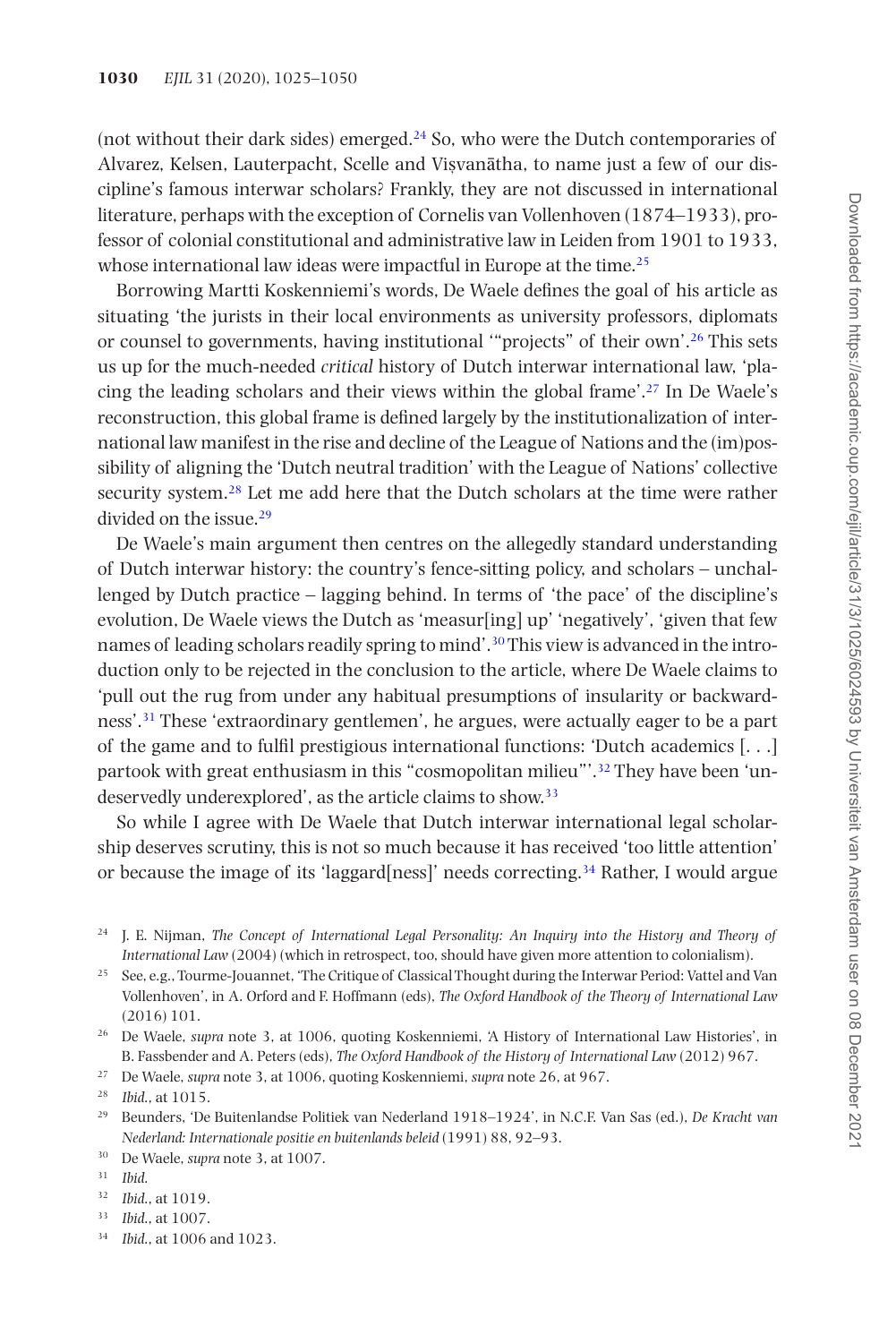that, if we take the 'national' approach to the group of Dutch international law professors during the interwar period seriously, its value lies partly in its capacity for critical examination of these scholars' projects in relation to issues that were at stake at the time, not just internationally but also *nationally*. Doing history then requires that we raise questions such as, what were the scholars' actual projects, and *why*? What lay behind this 'great enthusiasm' for legal internationalism? With the neutrality policy as a bone of contention, what explains the different scholarly positions? What was the influence of the Dutch peace and women's movements, which were closely intertwined in the Netherlands and exceptionally vociferous in the (public) debate regarding, for example, the League of Nations, on Dutch international law scholarship and its professionalization? But also, how does the neutrality policy relate to the colonial war(s) in which the Netherlands was involved? And more generally, how did the Dutch international law scholars, for example in the late 1930s, address the fact that the country's 'colonial possessions were more vulnerable than ever'?[35](#page-7-0)

While historical turn brought an outburst of critical history of international law and empires,<sup>[36](#page-7-1)</sup> the Dutch Empire and international law have remained largely underexplored. While the 17th century and Grotius's advisory role in the Dutch East India Company are to some extent an exception, $37$  literature has largely neglected the Dutch Empire in 19th- and early 20th-century international law scholarship.

A contextual reading which could assist in doing such critical work and which De Waele hints at in his Conclusion could have been brought to fruition by recognizing two important issues at stake in the Netherlands at the time: (i) (receding) first-wave feminism, coupled with the national and international peace movement, and (ii) the question of colonial rule in the Dutch East Indies and in Curaçao and Suriname. Both these issues, however, remain ignored as irrelevant to a history of Dutch international legal scholarship, in general, and to its 'professionalization', in particular.

First-wave feminism and its discontents were such an important social and political issue at the time that they naturally provoke 'the woman question'[.38](#page-7-3) Where are the women in the examined process of professionalization? Were they 'absent' as international legal historiography suggests, or were they left (intentionally) 'invis $ible$ <sup>239</sup> The colonial question, in turn, was highly relevant to Dutch international law scholars, because the Dutch colonial empire was a basis on which to claim a more prominent position in international affairs than the size of the home country would justify. How did the Dutch colonial empire, the Aceh (*Atjeh*) war (1873–1942) and

<span id="page-7-0"></span><sup>35</sup> *Ibid.,* at 1022.

<span id="page-7-1"></span><sup>36</sup> See, e.g., M. Koskenniemi, W. Rech and M. Jiménez Fonseca (eds), *International Law and Empire: Historical Explorations* (2017).

<span id="page-7-2"></span><sup>37</sup> See, e.g., M. van Ittersum, *Profit and Principle: Hugo Grotius, Natural Rights Theories and the Rise of Dutch Power in the East Indies, 1595–1615* (2006).

<span id="page-7-3"></span><sup>38</sup> Auchmuty, 'Recovering Lost Lives: Researching Women in Legal History', 42 *Journal of Law and Society* (2015) 34.

<span id="page-7-4"></span><sup>39</sup> Tallgren, 'Absent or Invisible? Women Intellectuals and Professionals at the Dawn of a Discipline', in F. Mégret and I. Tallgren (eds), *The Dawn of a Discipline: International Criminal Justice and its Early Exponents* (2020) 381.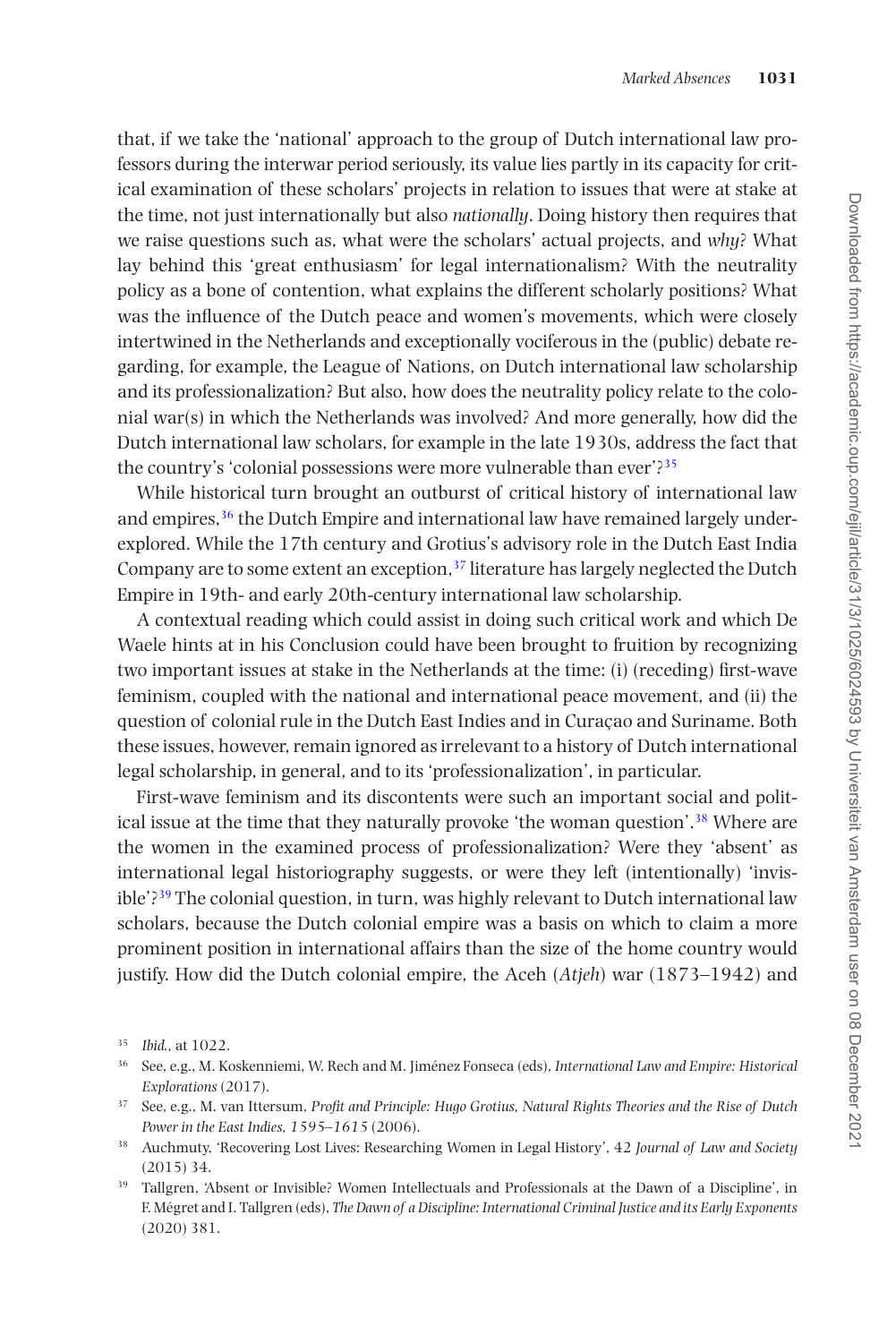the Indonesian nationalism movement impact Dutch international law scholarship at the time? How did Dutch scholars relate to the Netherlands strengthening its colonial control in the East Indies in the interwar period? Were they complicit in the colonial project?

Employing contextualism uncritically, as Koskenniemi has also explained.<sup>40</sup> means we lose out on a valuable conversation between present and past international law: 'an outright uncritical attitude  $[\ldots]$  may end up suppressing efforts to find patterns in history that might account for today's experiences of domination and injustice'.[41](#page-8-1) The representation of women in the academia is still an issue, not only in the Netherlands. And for many, the 'Dutch colonial question' remains to be unanswered: that much is clear from the Dutch King's apologies in Indonesia as recently as in early 2020.

Writing on a 'national tradition' for the *EJIL* may stimulate the desire to write proudly about the 'visible' legal scholars of the country in question. Yet, if we take the task seriously, we must address some unpleasant questions. Before I show in a very preliminary fashion a possible productive way of raising both the 'woman question' and the 'colonial question' in relation to Dutch interwar international law scholarship, I expound briefly the use of 'professionalization' in De Waele's historical narrative.

#### **B** *'Professionalization' as 'Professorization'?*

Since De Waele sets out to deal with 'The *Professionalization* of International Law *Scholarship* in the Netherlands, 1919–1940' (emphasis added), it is worth noting that the article actually aims to move the analysis beyond mere scholarship to include a broader understanding of 'professional practices'.[42](#page-8-2)

De Waele's conceptualization and operationalization of 'the professionalization of scholarship' follow 'three vectors': first, an academic-institutional dimension, which points to the 'emancipation of international law' from a secondary, marginal position into an increasingly more central place in the curricula of Dutch law schools, taught by professors who held a chair in the field. With this academic 'emancipation' came a serious increase in the quality of scholarly debates – a 'substantive blossoming in scientific discourse'<sup>[43](#page-8-3)</sup> – and output. The second vector involves targeting broader audiences through media interventions and public debates by the 'protagonists', as a new 'professional practice' that showed international law to be a 'true profession' with serious expertise 'in the eyes of the public'. Third, Dutch international law scholars in the interwar period started to take up non-academic professional roles, such as national advisors or international civil servants engaged in international law practice. They benefited from an expansion of professional opportunities: a growing interest in their advice on international legal and political issues on the part of the Dutch government as well as of the newly established Permanent Court of Arbitration (PCA)

<span id="page-8-0"></span><sup>40</sup> Koskenniemi, *supra* note 17, at 229.

<span id="page-8-1"></span><sup>41</sup> *Ibid*.

<span id="page-8-2"></span><sup>42</sup> Jean d'Aspremont et al. (eds), *International Law as a Profession* (2017). Granted, this volume does not dedicate a chapter to women in the profession and nor does the category 'women' feature in any meaningful way.

<span id="page-8-3"></span><sup>43</sup> De Waele, *supra* note 3, at 1014.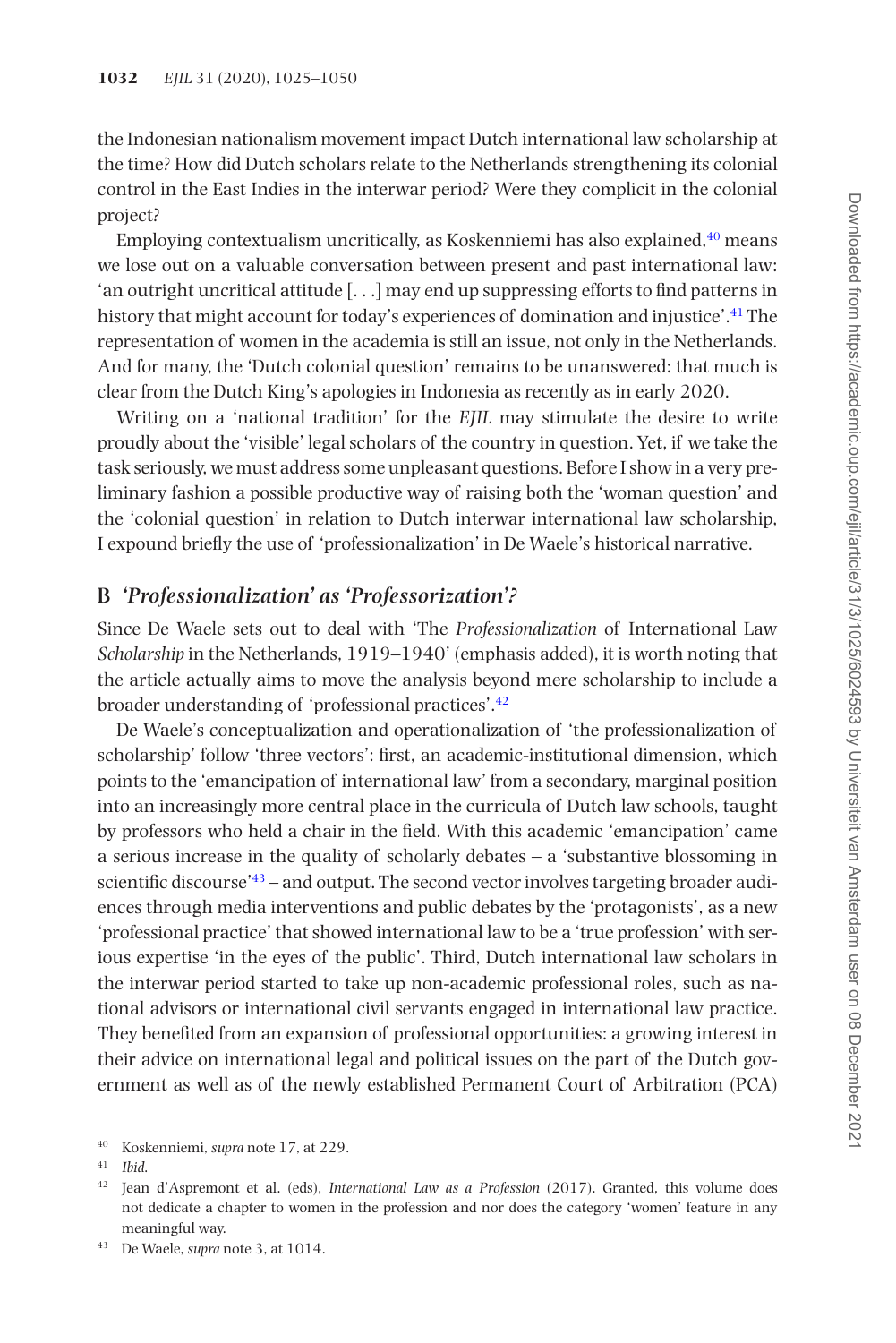and Permanent Court of International Justice (PCIJ), which opened up exciting international career opportunities in The Hague. These vectors structure De Waele's article and my remarks in the next two sections.

In all of this, professionalization ultimately amounts to what De Waele calls 'professorization'. Professionalization is about the male professors of international law – hence 'extraordinary gentlemen'. Zooming in on professors only creates or rather reproduces a blind spot around the role of women in this professionalization, for example by excluding the collateral role of relevant social movements. When one qualifies 'professional practices' less narrowly, a richer picture emerges and the role of women starts to surface. In other words, the methodological choice for a concept such as 'professorization' has significant implications. It fails to bring out how 'professional practices' reproduced power structures and rather than bringing to light the inclusion and exclusion at play at the time, it reproduces them. In my view, a history of Dutch interwar international law has to map how discriminatory practices based on gender, race, class and possibly other categories were operational within the field[.44](#page-9-0)

## **3 Where Are the Women?**

The protagonists of the 'professionalization' discussed by De Waele are without irony or scrutiny called the 'extraordinary gentlemen' of the epoch. While I am well aware of the difficulties with 'woman' or 'women' as a category, $45$  I put them aside here and subscribe to 'the importance of asking the "woman question"' when writing international legal history[.46](#page-9-2) What was the role of women in the professionalization of Dutch international legal scholarship? Surely, they have been absent in Dutch international legal historiography; but should we not examine whether there were women contributing to the professionalization of the discipline in broader ways, even if they were left out of traditional historiography with its focus on 'gentlemanly' practices, and therewith not appreciated for their role and significance?<sup>47</sup> Rather than taking the 'visibility of the new professional class'[48](#page-9-4) as a point of departure, I would argue that we should question how this visibility was constructed and what or who remained invisible through this construction. Leaving the woman question and the colonial question unmentioned simply leads to the reproduction of incomplete histories, with blind spots for the roles of gender and race.

I raise these questions here to expand (Dutch) international legal history. First, I will outline the role women played in the broader process of the professionalization of Dutch international law (scholarship) and how this role can be made visible when

<span id="page-9-0"></span><sup>44</sup> Cf. Backhouse, 'Gender and Race in the Construction of "Legal Professionalism": Historical Perspectives' (2013), available at [https://papers.ssrn.com/sol3/papers.cfm?abstract\\_id=2273323](https://papers.ssrn.com/sol3/papers.cfm?abstract_id=2273323).

<span id="page-9-1"></span><sup>45</sup> D. Riley, *'Am I that Name?': Feminism and the Category of 'Women' in History* (1988).

<span id="page-9-2"></span><sup>46</sup> Auchmuty, *supra* note 38.

<span id="page-9-3"></span><sup>47</sup> Backhouse, 'Contesting the Legal Culture of Professionalism', 24 *International Journal of the Legal Profession* (2017) 56.

<span id="page-9-4"></span><sup>48</sup> De Waele, *supra* note 3, at 1009.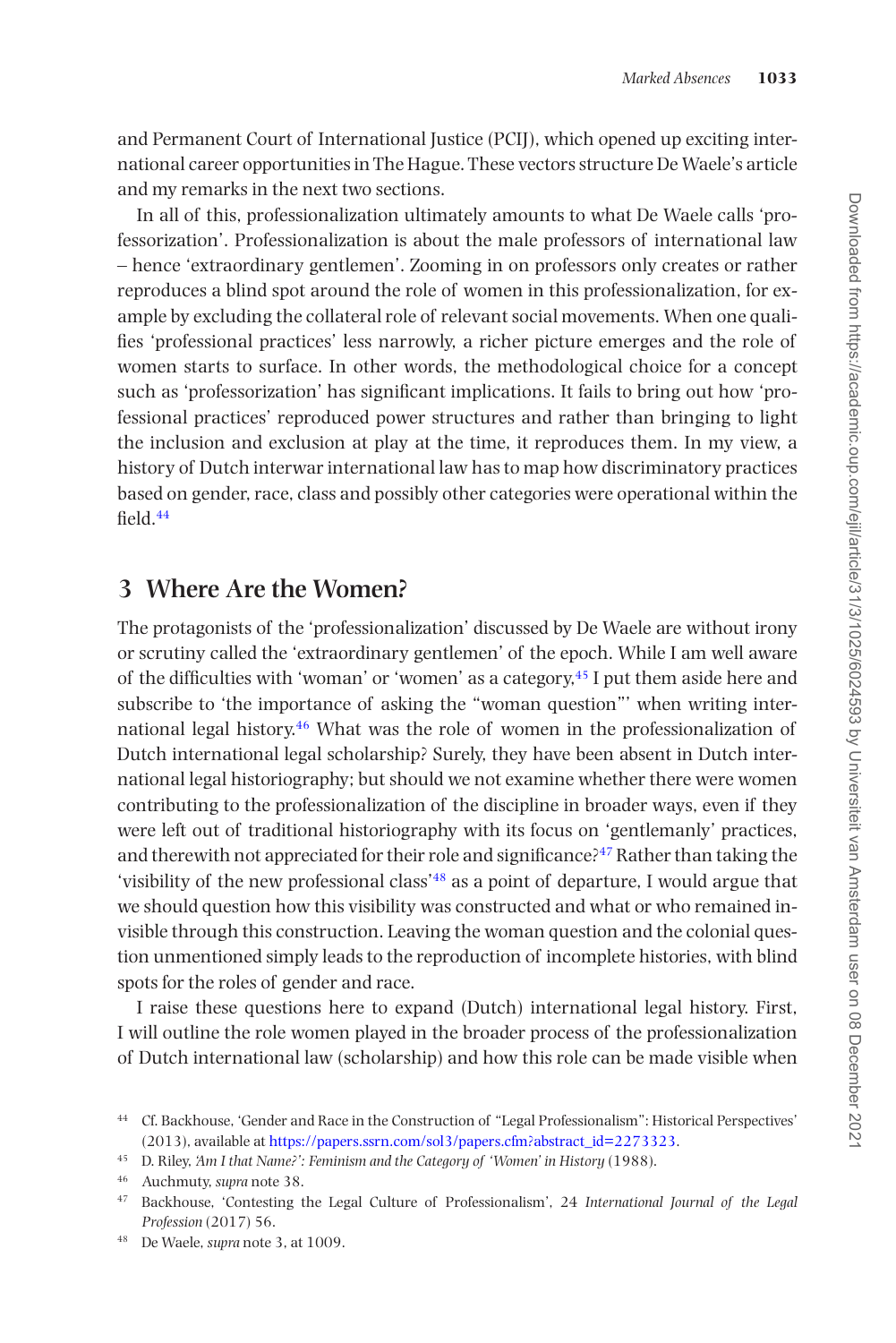we are 'imaginative' in our research and in our use of sources.<sup>[49](#page-10-0)</sup> This then triggers an exploration of why we find no women among Dutch international law professors between the wars. This absence points, inter alia, to legal obstacles women encountered in furthering their academic careers and obtaining professorship. Exploring these questions in a somewhat anecdotal manner enables us to complement traditional – gender-biased – international legal history with some preliminary findings.

#### **A** *Dutch Interwar Academia: Invisible Women*

Like elsewhere in Europe, women started gradually to enter Dutch universities in the second half of the 19th century (there were, of course, earlier, albeit rare, examples). The Leiden professor Cornelis van Vollenhoven (1874–1933), who is one of De Waele's main protagonists, started his lectures 'invariably' with 'Ladies, Gentlemen', as his biog-rapher, Henriëtte de Beaufort, recollected.<sup>[50](#page-10-1)</sup> Where did these ladies go after graduating? One of them became Queen Juliana of the Netherlands (1909–2004). Another, a lifelong friend of Juliana's, was Mrs B. J. A. de Kanter-van Hettinga Tromp (1905–2000).

De Kanter-van Hettinga Tromp was born into a privileged and educated family. Both her parents had studied law at Leiden University. She went to grammar school (Gymnasium), and with Latin – in those days a requirement to study law – under her belt, she enrolled in law at Leiden University in 1923. Attending university was generally still a privilege of the upper, sometimes upper middle, classes in the Netherlands. De Kanter-van Hettinga Tromp enjoyed studying under Professor Cornelis van Vollenhoven. Her feelings come across in her description of van Vollenhoven penned together with Arthur Eyffinger, a former librarian of the International Court of Justice  $(ICJ).<sup>51</sup>$  Eyffinger, who knew her well, wrote how '[Van Vollenhoven] auspicated his pupil's majestic *editio maior* of Grotius' *De jure belli ac pacis* on which she laboured close to a decade (1929–1938)'.[52](#page-10-3) To be sure, while De Kanter-van Hettinga Tromp should not be remembered in international legal history as merely a female student of a male professor, it must be noted that her edition of Hugo Grotius's *De iure belli ac pacis* (*DIBP*) is still considered the best.[53](#page-10-4) She made a lasting contribution to the study of Grotius's work; or, to put it in the language of De Waele's first 'vector', to the 'substantive blossoming' of (Dutch) international legal scholarship. In addition to her scholarly output, De Kanter-van Hettinga Tromp contributed to early 20th-century international law scholarship in other ways. She played a decisive role in the establishment and life of associations (the Van Vollenhoven Foundation, Grotius foundations and subsequently the Grotiana Foundation) and journals (*Grotiana Yearbook* and later the *Grotiana* journal) crucial to the infrastructure and organization of the scholarly field.<sup>54</sup>

<span id="page-10-0"></span><sup>49</sup> Auchmuty, *supra* note 38, at 34.

<span id="page-10-1"></span><sup>50</sup> Henriëtte de Beaufort, *Cornelis van Vollenhoven 1874–1933* (1954) 181.

<span id="page-10-2"></span><sup>51</sup> De Kanter-van Hettinga Tromp and Eyffinger, 'Cornelis van Vollenhoven (1874–1933)', in G. Tanja (ed.), *The Moulding of International Law: Ten Dutch Proponents* (1995) 285.

<span id="page-10-3"></span><sup>52</sup> Eyffinger, 'Mrs. B.J.A.H. de Kanter-Van Hettinga Tromp (1905–2000)', 20–21 *Grotiana* (1999–2000) 3.

<span id="page-10-4"></span><sup>53</sup> See, e.g., the work of the eminent Grotius scholar Haggenmacher, 'Grotius and Gentili: A Reassessment of Thomas E. Holland's Inaugural Lecture', in H. Bull, B. Kingsbury and A. Roberts (eds), *Hugo Grotius and International Relations* (1990) 133, at 145 n.43.

<span id="page-10-5"></span><sup>54</sup> Eyffinger, *supra* note 52, at 4.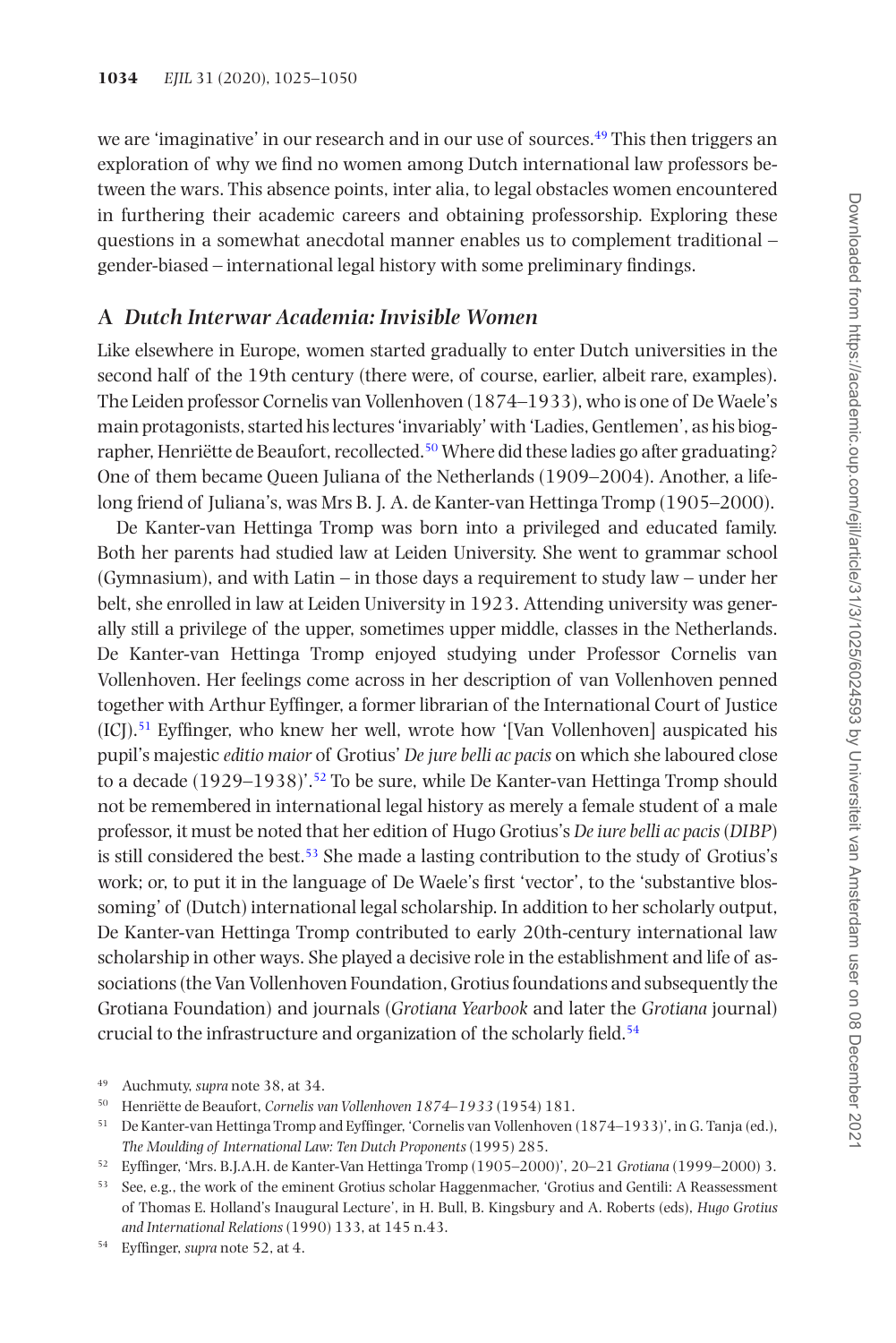In those same years, Gezina van der Molen (1892–1978) was working on her doctoral dissertation. From a traditional middle-class Calvinist background,[55](#page-11-0) she was not allowed by her father to attend the Gymnasium. She first attended a teachers' college with the intention to obtain additional qualifications later, and started Law at the Calvinist *Vrije Universiteit* (VU) in Amsterdam in 1924 when she was 32 years old. She was the first woman to receive a doctorate in international law at that university in 1937 and to hold a professorship of international law well after World War II[.56](#page-11-1) Her book *Alberico Gentili and the Development of International Law: His Life Work and Times*, for which she did extensive research in Oxford, was published in English; it is still cited in international legal historiography on Gentili (and Grotius).<sup>57</sup> In the first proposition of her doctoral thesis she claimed that Gentili was a fellow Calvinist, which seemed to have annoyed the Leiden professor and PCIJ judge Willem '*jonkheer*' van Eysinga (1878–1961).[58](#page-11-3) Her understanding of Gentili's concept of *societas gentium* as a universal legal society stayed with her throughout her career; in her dissertation she related the idea to the League of Nations. As a journalist, she had visited Geneva and reported on the League of Nations in the 1920s. During World War II, she was active in the Dutch resistance movement. Unlike many of her colleagues, Van der Molen had the courage to refuse signing the Aryan statement in October 1940. Even Benjamin Telders (1901–1942), who was a powerful force behind the Leiden academic resistance against the Nazis, ultimately signed. In 1941, like Regout and Telders, mentioned by De Waele in this context,<sup>[59](#page-11-4)</sup> she too published on the law of occupation under the 1907 Hague Convention on the laws and customs of war on land.<sup>60</sup>

I will come back to Gezina van der Molen and the paradoxes and controversies surrounding her work elsewhere;<sup>61</sup> here, I merely intend to show that when one examines the professionalization of international law scholarship and asks 'where are the women?', there are some whose role in the professionalization can and should be made visible. That said, female scholars were practically unrepresented in interwar Dutch academia. The next question is: *why* are there no female professors? Why did men obtain academic chairs while women did not? Such questions foreground the relevance of both De Kanter-van Hettinga Tromp's and Van der Molen's marital status to their professional lives in the Netherlands.

- <span id="page-11-0"></span><sup>55</sup> De Waele rightly emphasizes that Dutch society at the time was 'pillarized'.
- <span id="page-11-1"></span><sup>56</sup> G. H. J. van der Molen, *Alberico Gentili and the Development of International Law: His Life, Work and Times* (1937).
- <span id="page-11-2"></span><sup>57</sup> See, e.g., Haggenmacher, *supra* note 53.
- <span id="page-11-3"></span><sup>58</sup> G. van Klinken, *Strijdbaar & Omstreden: Een biografie van de calvinistische verzetsvrouw Gezina van der Molen* (2006) 127.
- <span id="page-11-4"></span><sup>59</sup> De Waele, *supra* note 3, at 1017.
- <span id="page-11-5"></span><sup>60</sup> G. van der Molen, *Bezettingsrecht* (1941). The Hague Convention IV Respecting the Laws and Customs of War and Its Annex: Regulations Concerning the Laws and Customs of War on Land. The Hague, 18 October 1907.
- <span id="page-11-6"></span> $61$  I am currently working on a longer portrait to do justice to her life and work.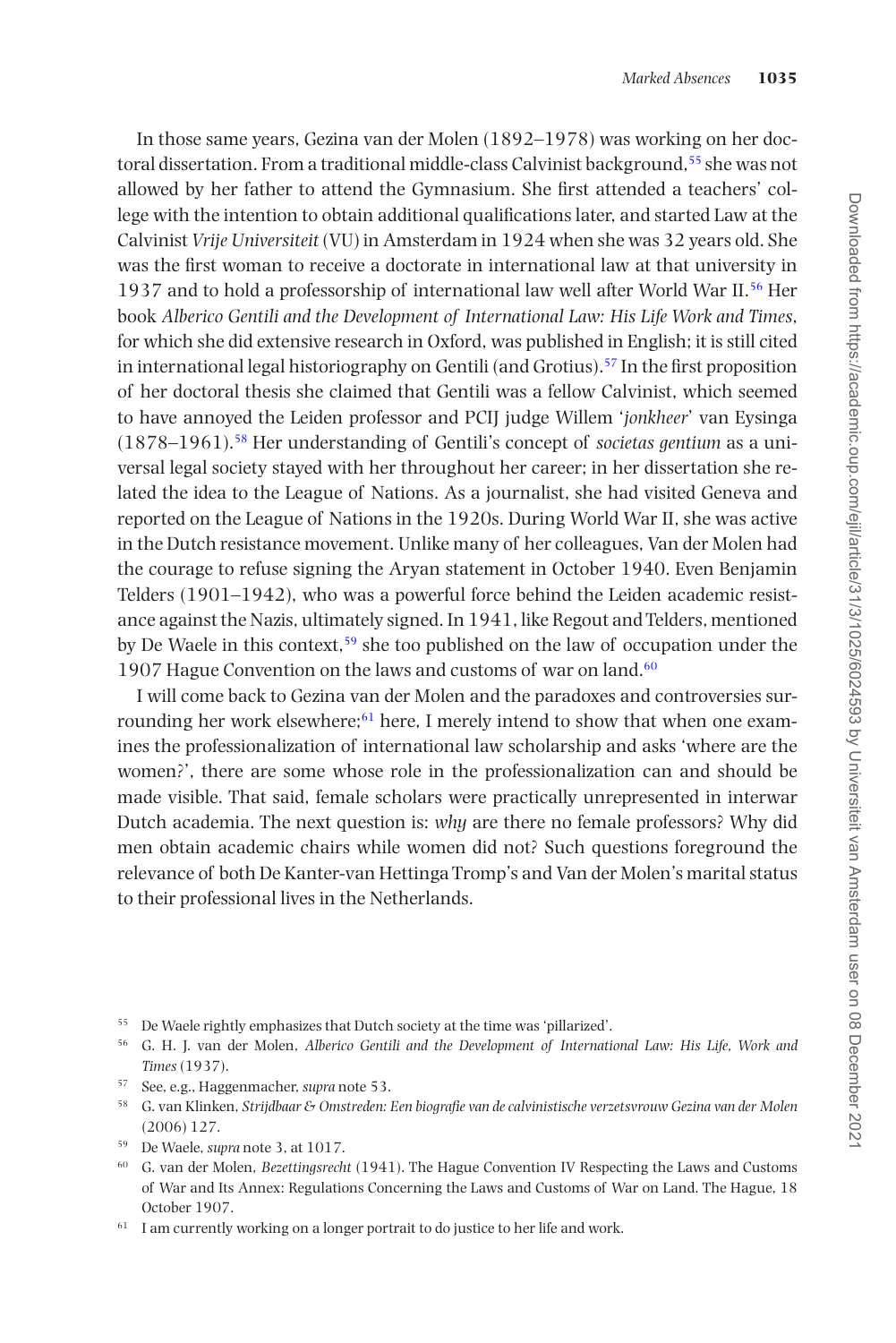#### **B** *The Absence of Women in the Dutch Academia between the Wars: Legal Obstacles*

Van der Molen never married, but shared her life and home with the schoolteacher Maria Elisabeth Nolte (PhD 1951) from 1930 until Gezina's death in 1978. Van der Molen worked as a paid examiner in high-school examinations and as a journalist, until she started her doctorate. Unlike her male peers, who could conduct their doctoral research while, for example, working as paid assistants to their professors, Van der Molen was not a member of the VU's paid staff before World War II.

De Kanter-van Hettinga Tromp did not just start her laborious work on the most authoritative edition of *DIBP* in 1929, she also married that same year. She was *juris utriusque doctor* when she published it 10 years later,<sup>62</sup> but she did this work outside a paid academic position at Leiden University. De Kanter-van Hettinga Tromp could pursue this work while raising four children thanks to the privileged (class) position she was in. She was a member of what Margit van der Steen called 'a strong and elitist *old girls*' network', who were close to the Royal Household and saw women's emancipation, world peace, international (labour) law and human rights as closely interlinked.<sup>[63](#page-12-1)</sup>

One of the targets of these early feminists were the legal obstacles women faced in getting paid jobs which would allow them to pursue an academic, or other professional, career, for example in international law. These biographical details about De Kanter-van Hettinga Tromp and Van der Molen indeed point to gender discrimination.

First-wave feminism had been part of 19th-century Dutch society. Dutch women obtained the right to vote in 1919, effective in 1922, which gave a great boost to women's emancipation in the Netherlands. That development, however, was not linear. A major setback came with the legislation of 1923. At the time, the 1838 Civil Code was still in place, which considered married women *de jure* incapable of *any* legal act. They were *personae miserabilis*, and during the interwar period the legal position of married women deteriorated even further. From 1924 onwards, women who worked as civil servants were fired the day they married and married women were unemployable. After 1935, the law was extended to married female teachers at primary and secondary schools. They, too, were dismissed and would not be re-hired. Even while women had full suffrage, it would take until the mid-1950s for this discriminatory law to be abolished.<sup>64</sup>

<span id="page-12-0"></span><sup>62</sup> As indicated in the edition, B.J.A. de Kanter-van Hettinga Tromp (ed.) *Hugonis Grotii De jure belli ac pacis libri tres: in quibus jus naturae & gentium: item juris publici praecipua explicantur* (1939). The fact that she obtained a doctorate is also confirmed by Anet Bleich, *De stille diplomaat: Max van der Stoel, 1924–2011* (2018) 62.

<span id="page-12-1"></span><sup>63</sup> Van der Steen, "Het was het nieuwe geluid dat gehoord werd": De betekenis van de Pacificatie voor de emancipatie van vrouwen', 26 *Jaarboek voor de Geschiedenis van het Nederlands Protestantisme na 1800* (2018) 87.

<span id="page-12-2"></span><sup>64</sup> The *Nederlandse Vereniging voor Vrouwenbelangen, Vrouwenarbeid en Gelijkburgerschap* headed by Dr Hilda Verwey-Jonker played a decisive role in this landmark of emancipation.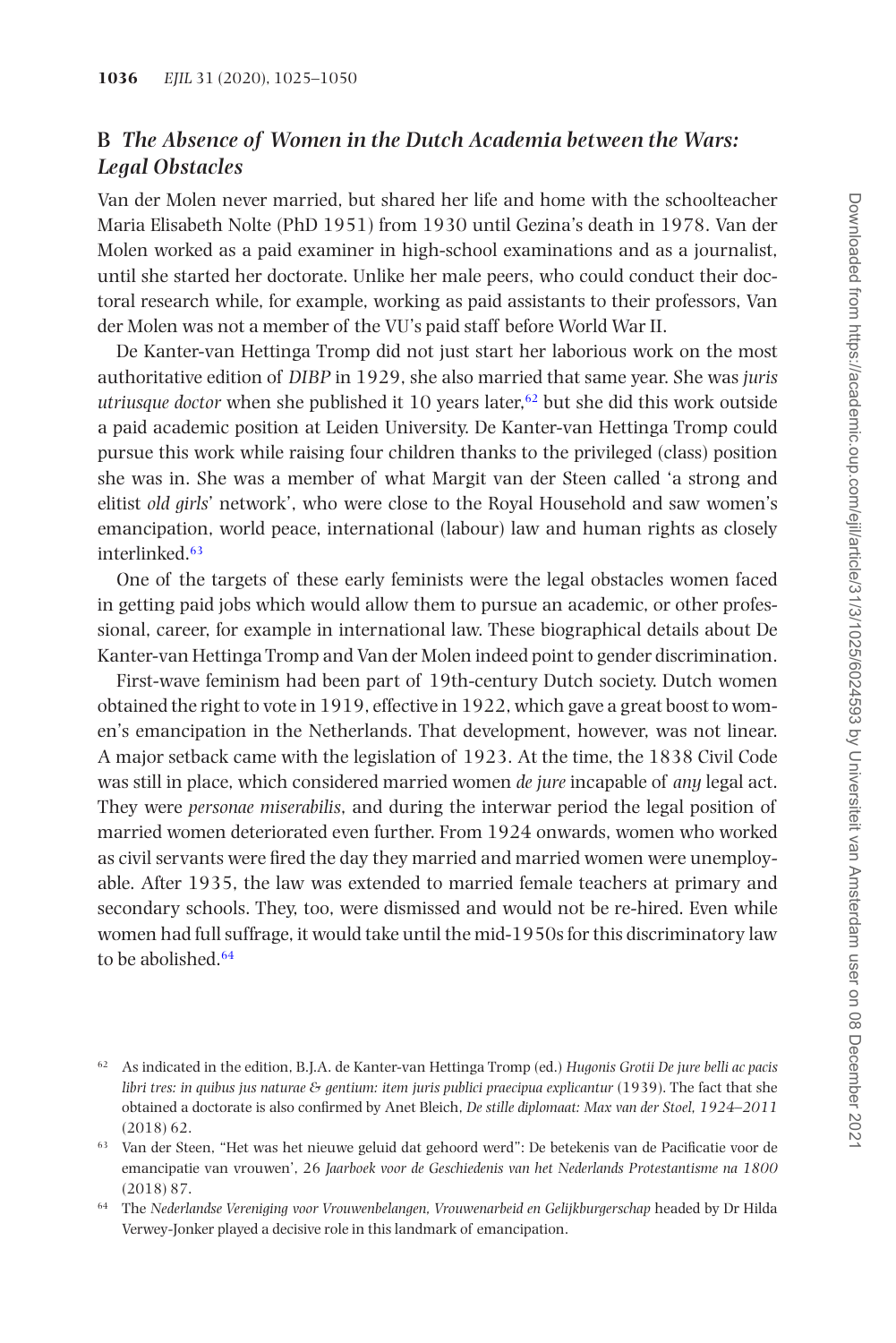This legislation had direct implications for young female international lawyers. Leiden, for example, was a state university. The law barred married women outright from any formal or recognized academic position, depriving them of a context for their scientific and professional ambitions. They had to choose between marriage or professional life. I know from personal histories that women who were no longer allowed to work as secondary school teachers started a doctorate independently of remunerated institutional structures.<sup>[65](#page-13-0)</sup> Thus, during the interwar period, only unmarried women could be appointed – or hold a chair – at state universities, if the culture accepted female scholars at all. VU, on the other hand, was not a state university and, as a Calvinist institution, its identity was largely defined by the ideology of 'motherhood'[.66](#page-13-1) This was of course not conducive to female appointments, either.

My point here is that when we narrate the history of our discipline, we need to ask questions that help us map and explain the pervasive gender inequality. In the Dutch interwar context, this means noting that, while their married male peers could write their doctoral theses while being paid and obtain university posts upon graduation, married women could only do scholarly work or write a doctoral dissertation on an independent basis, without the recognition of a formal university position. Intersectionality comes up: only the affluent could do this.

#### **C** *Feminism and Peace Movements: The League of Nations, Disarmament and International Law*

When one then wonders where Dutch educated women were between the wars. first-wave feminism comes to mind. The Dutch women's movement, which had energetically campaigned for full suffrage and succeeded by 1919, developed hand in hand with the Dutch peace and disarmament movement. This was particularly true after the International Women's Peace Conference of the International Congress of Women in 1915 for which more than 1,200 women from 12 countries travelled to The Hague, inspired by Dr Aletta Jacobs's 'Call to the Women of All Nations'.[67](#page-13-2) This led to the creation of the Women's International League for Peace and Freedom (WILPF) and subsequently to the creation of national branches.[68](#page-13-3) In the following decades, all branches united around the WILPF objectives: to contribute to the promotion of global disarmament, to the peaceful settlement of disputes by the PCA and PCIJ, to the

- <span id="page-13-1"></span>This is paradoxically also visible in the work of Gezina van der Molen.
- <span id="page-13-2"></span><sup>67</sup> A. Jacobs, 'Call to the Women of All Nations' *Jus Suffragii: Monthly Organ of the International Woman Suffrage Alliance*, 9 (6) (1 March 1915) 245–246, as also published in S. Oldfield (ed.), *International Woman Suffrage. Ius Suffragii 1913–1920*, Vol. II (November 1914 – September 1916) (2003 ed) 63.
- <span id="page-13-3"></span><sup>68</sup> L. Jansen, *Women's International League for Peace and Freedom: Den Haag 1915–2015* (2015). See also G. Bussey en Margaret Tims, *Pioneers for Peace: Women's International League for Peace and Freedom 1915–1965* (1980). I will touch on the pacifist movement in a portrayal of Bertha von Suttner for Immi Tallgren's project. The suffragism and pacifism of many women did not, however, necessarily go hand in hand with anti-colonialism. Aletta Jacobs is a case in point. This first-wave feminism was generally less sensitive to the liberation of non-European women.

<span id="page-13-0"></span><sup>&</sup>lt;sup>65</sup> For example, an interview with Dr Catherine Brölmann about the personal history of her friend Renée Kotting-Menko (1913–2004).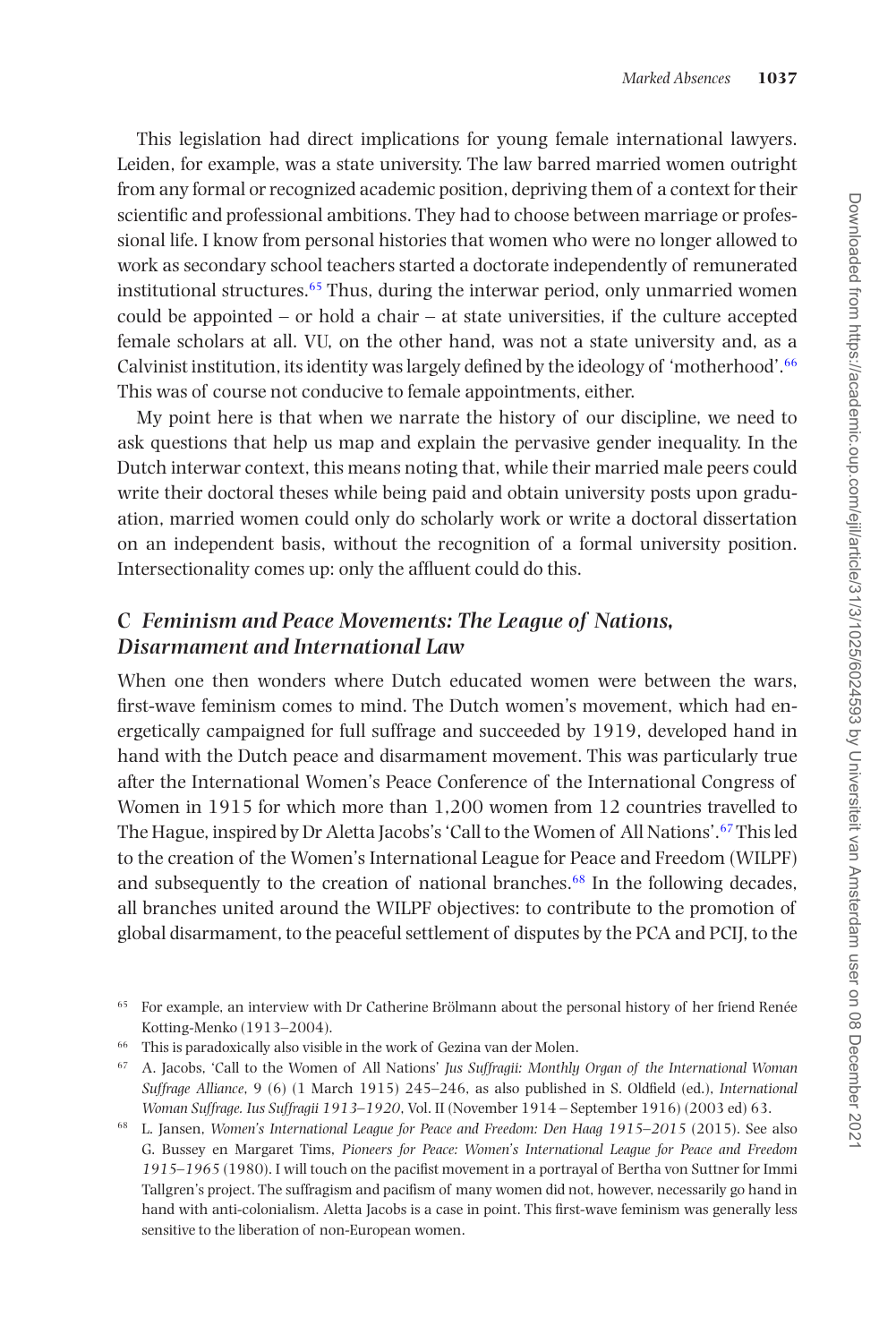success of the League of Nations and its collective security system and to social justice; in short, to the development of the international legal order and its institutions.

In the Netherlands, De Kanter-van Hettinga Tromp was one of the frontrunners in the peace and women's emancipation movements during the late 1920s and 1930s. Being from an upper-class family and married to a Dutch diplomat, Dr P. J. de Kanter, she moved easily within the social circles of the Remonstrants (remember Grotius), social democrats and privileged of Dutch society, with their pacifist and international law leanings.

For the purposes of this article, let it suffice to say that when one examines the professionalization of Dutch international law between the wars and considers the increased public debate on issues such as prevention of war and promotion of the development of international law, legal institutions and peaceful settlement of conflicts, as an aspect (vector 2) of this professionalization, every choice excluding peace movements and their role in the (organization of) public debate comes down to excluding women's voices and 'the female experience' from the history of international law's professionalization in the interwar Netherlands. War and the laws of war were a man's business. While Oppenheim's and Van Vollenhoven's former female students – and evidently women at other law schools – had no access to paid jobs in academia or to prestigious positions in The Hague (vector 3), many, including De Kanter-van Hettinga Tromp, went on to create and serve an infrastructure and a physical and figurative space for Dutch public debate, which the male professors then could occupy with their 'specific expertise' on the League of Nations and the development of international law and institutions[.69](#page-14-0)

When one dives into the archives of the women's and peace movements of the 1930s (and well after!), De Kanter-van Hettinga Tromp is quite prominently present.[70](#page-14-1) Associations for peace and the League of Nations needed to be run; professors of inter-national law needed to be invited for talks;<sup>[71](#page-14-2)</sup> foundations had to be managed and budgets and annual reports produced[;72](#page-14-3) programmes of conferences and evening lectures had to be stencilled; coffee and drinks needed to be served and magazines and newsletters written and circulated, and so on. In all of these practices, we encounter the name of De Kanter-van Hettinga Tromp. She played a decisive role in the establishment of

<span id="page-14-0"></span><sup>69</sup> De Waele, *supra* note 3, at 1015.

<span id="page-14-1"></span><sup>&</sup>lt;sup>70</sup> She was a prominent figure in the Dutch peace and League of Nations movement, for example in the Algemeene Nederlandsche Vrouwen Vredebond [General Dutch Women's Peace League], and an active member of the Dutch branch of the WILPF; see also the peace movement online archive at the Peace Palace Library, for example 'Memoranda van Mevr. Mr. B.J.A. de Kanter-van Hettinga Tromp voor de studiebijeenkomst op 28 November 1935' [a memo written by De Kanter-van Hettinga Tromp in preparation of a study meeting on 28 November 1935] [https://www.peacepalacelibrary.nl/pmfiles/N24-36-](https://www.peacepalacelibrary.nl/pmfiles/N24-36-030.pdf) [030.pdf](https://www.peacepalacelibrary.nl/pmfiles/N24-36-030.pdf) (discussing the League of Nations and its shortcomings in dealing with conflicts between China and Japan and Italy and Abyssinia, as well as (Van Vollenhoven's) idea of an international police force supervised by an international court).

<span id="page-14-2"></span> $71$  Another initiative coming from the peace bureau of the Vredeshuis in 1939 was a conference on sustainable peace, *Beginselen van Internationale samenwerking, gericht op een blijvenden vrede* [Principles of International Cooperation, aimed at sustainable peace], which would take place in April 1940.

<span id="page-14-3"></span><sup>72</sup> B.J.A. de Kanter-van Hettinga Tromp, *Jaarverslag 1934–1935* [Annual Report 1934–1935], *De Vredeskamer* (1935) 1–11, available at [https://bit.ly/3nzS7kQ.](https://bit.ly/3nzS7kQ)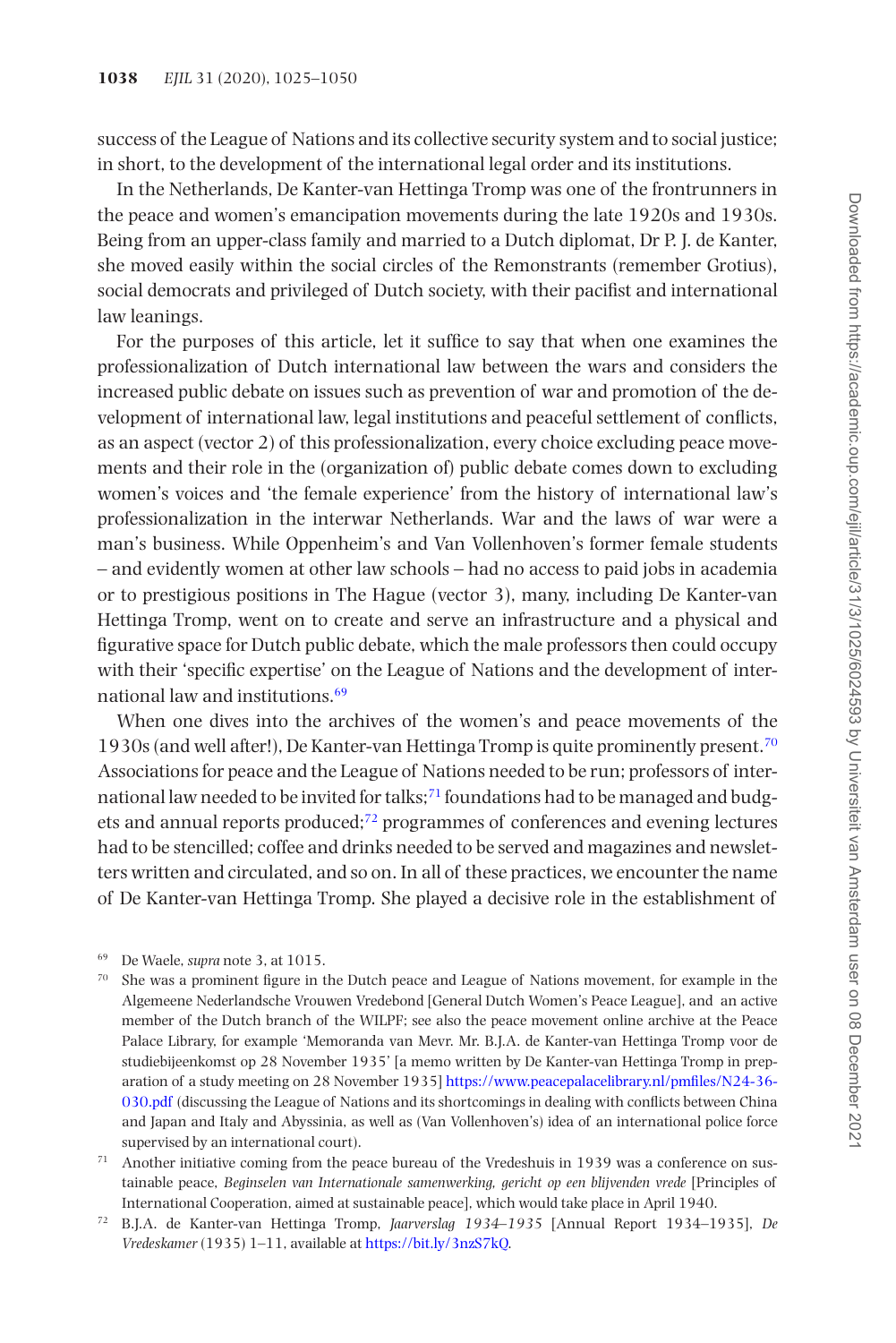the *Vredeshuis* (House of Peace) in 1934 in The Hague by one of the many peace organizations, the foundation '*de Vredeskamer*' (the Peace Chamber), active at the time[.73](#page-15-0) The *Vredeshuis*, with its library, study room and meeting hall, aimed to offer a home to various peace and women's organizations. It also facilitated public access to information on the national and international peace movements, the League of Nations and international legal institutions such as the PCA and PCIJ, at a time when the Peace Palace Library was not easily accessible, and accommodated 'discussions on war and peace'[.74](#page-15-1) The *Vredeshuis* was opened in May 1934 in the presence of PCIJ judges Walther Schücking[75](#page-15-2) and Willem van Eysinga, as De Kanter-van Hettinga Tromp, secretary of the Foundation, writes in the annual report of its first year.<sup>76</sup> When in 1936, *de Vredeskamer* merged with another peace organization into the *Centraal Vredes Bureau* (Central Peace Office, CVB), De Kanter-van Hettinga Tromp acceded to the new board, while the revolutionary socialist poet Henriette Roland Holst-van der Schalk, a friend of social liberal Cornelis van Vollenhoven, became one of the members of the supervisory board[.77](#page-15-4) One of the CVB brochures articulated their view on the Dutch 'peace through law' tradition: Erasmus, Grotius and Van Vollenhoven were each portrayed and quoted on the cover.[78](#page-15-5) Other Dutch international law scholars, such as Antoon Struycken (1873–1923) and Jean François (1889–1973), who opposed pacifistic thinking were left unmentioned[.79](#page-15-6)

Even if one is not interested in writing a 'women's history', but aims to write a history of international law's interwar professionalization, the 'female experience' must be included. Professionalization understood as 'professorization' mobilizes the three vectors in very restricted ways, leading to an exclusion of women who, from the outside of the academia, contributed to the scholarship and participated in academic activities. Moreover, they were at the forefront of social movements and created a space for public debate on international law and peace, in which male international law professors could then take position. Methodological choices matter when writing international legal history.[80](#page-15-7) In De Waele's article, these choices amount to the

- <span id="page-15-0"></span><sup>73</sup> See W. H. Posthumus-van der Goot at al., *Van moeder op dochter: Het aandeel van de vrouw in een veranderende wereld* (2d ed., 1948) 507.
- <span id="page-15-1"></span><sup>74</sup> De Kanter-van Hettinga Tromp, *supra* note 72, at i.

<span id="page-15-2"></span><sup>75</sup> Walther Schücking was a regular contributor to the pacifist journal *Die Friedens-warte*, founded by Bertha von Suttner and Alfred Friedl, who influenced his pacifist ideas. See, e.g., A. von Bogdandy and I. Venzke, *In Whose Name? A Public Law Theory of Adjudication* (2014) 50–52.

- <span id="page-15-3"></span><sup>76</sup> De Kanter-van Hettinga Tromp, *supra* note 72, at 3.
- <span id="page-15-4"></span><sup>77</sup> See Huygens Institute, [http://resources.huygens.knaw.nl/rapportencentraleinlichtingendienst/data/](http://resources.huygens.knaw.nl/rapportencentraleinlichtingendienst/data/IndexResultaten/IndexPersoon?reconstructieid=128&persoon=ja) [IndexResultaten/IndexPersoon?reconstructieid=128&persoon=ja](http://resources.huygens.knaw.nl/rapportencentraleinlichtingendienst/data/IndexResultaten/IndexPersoon?reconstructieid=128&persoon=ja) (15 October 2020). She was also a member of the board of the Dutch branch of the League Against Imperialism and Colonial Oppression, which was established by the International Congress against Colonial Oppression and Imperialism in Brussels in 1927. She represented the Dutch branch at this Brussels Conference, which was also attended by Mohammed Hatta and other (student) members of the Indonesian Nationalist movement. See *NRC* of 18 February 1927 [https://hdl.handle.net/10622/ARCH00804.65.](https://hdl.handle.net/10622/ARCH00804.65)

- <span id="page-15-6"></span><sup>79</sup> Beunders, *supra* note 29, at 102–103.
- <span id="page-15-7"></span><sup>80</sup> See also Tallgren, *supra* note 39, at 387ff.

<span id="page-15-5"></span><sup>78</sup> Addendum to 9 *De vrouw en de Vrede* (1 November 1936), available at<https://bit.ly/34FRaip>.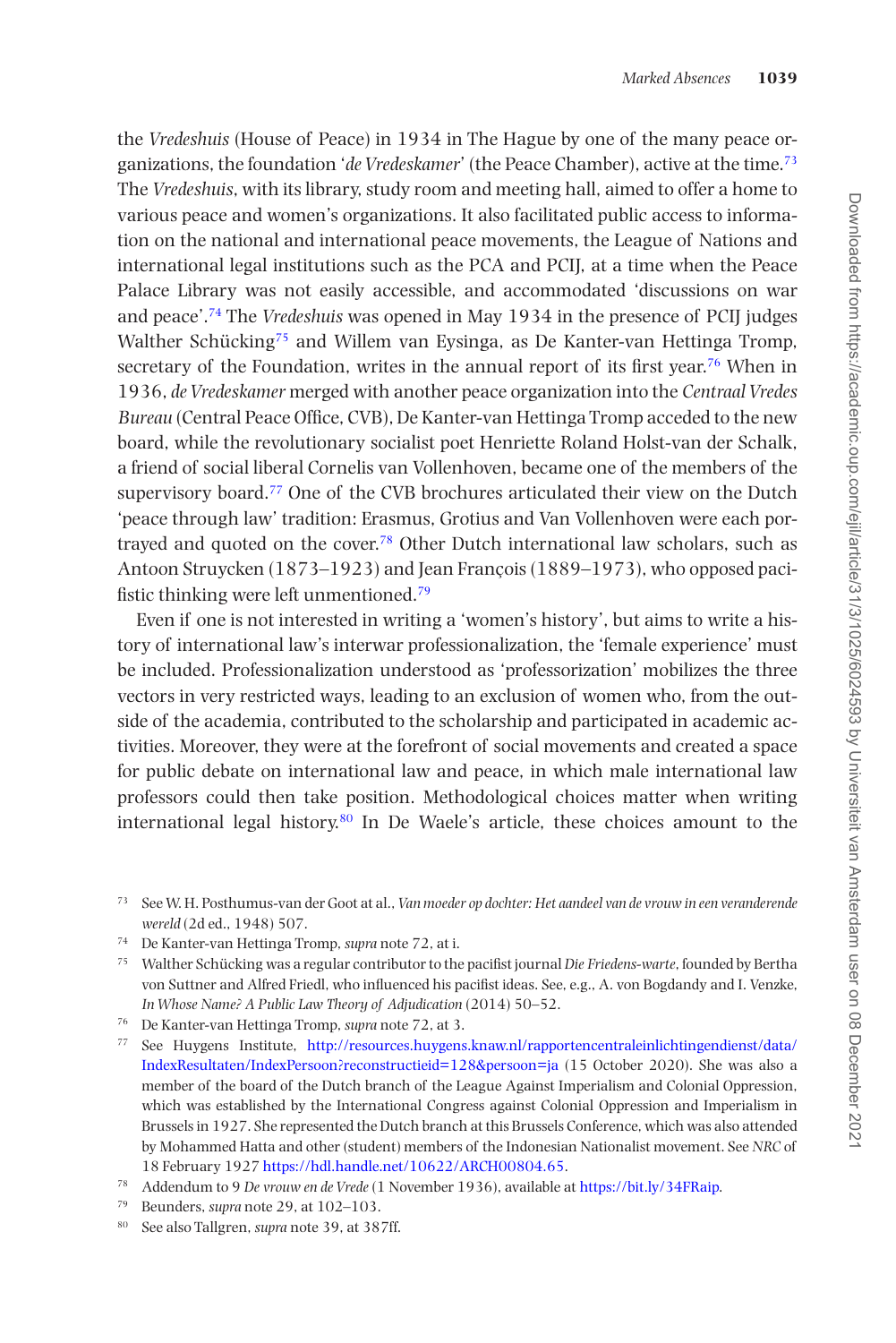reproduction of a gendered history. As I hope to have shown, by simply asking 'the woman question', we prevent women from remaining invisible; and by asking '*why* were they largely absent?', we may enrich our histories by pointing to explanations for their absence.

# **4 Dutch Colonialism Between the Wars**

When we turn to research on the relationship between the Dutch Empire and international law, it is clear that a lot of work needs to be done.<sup>81</sup> My point here is merely that a history of Dutch interwar international law scholarship and its 'professionalization' that excludes Dutch colonialism of the 1920s and 1930s is problematic. I will first support this claim with some background remarks on modern Dutch imperialism, and then provide three short illustrations again following the three vectors that De Waele uses to point to this 'professionalization'.

## **A** *Dutch Modern Imperialism in the Late 19th and Early 20th Centuries*

At the time, mainland Netherlands thought of itself as the 'motherland' to a vast *Rijk*, or empire, which included territories in South America, such as Suriname and Curaçao, as well as the territory of today's Republic of Indonesia in Asia. These colonies were important to the Netherlands' position within the international community and in international affairs. They gave the 'motherland' the clout and prestige it would not have had otherwise. Mainland Netherlands, its government and most of its society furthered a perception of the country as a major world power.<sup>[82](#page-16-1)</sup> As such, the Dutch Empire was a driving factor in how the Dutch viewed the international legal order and its development at the time. It is true that the Netherlands took pride in being 'an original member of the League of Nations';[83](#page-16-2) however, the country was also frustrated about not being a player at the main table. Also for that reason, it was eager to keep its colonies.

So while De Waele mentions that 'the Netherlands was behind the curve as regards the emancipation of international law as an independent scholarly discipline', $^{84}$ I suggest exploring *why* this was the case. If the Netherlands was 'behind the curve' while believing it was not 'punch[ing] far below their weight' in international affairs, should we not explore the implications of Dutch self-understanding as a colonial empire for Dutch interwar international law scholarship and practice? And, what role Dutch colonialism had, for example, in the 'rising demand for "grammarians"'[?85](#page-16-4)

<span id="page-16-0"></span><sup>&</sup>lt;sup>81</sup> While I am developing a bigger research project on the relationship between international law and the Dutch Empire, here I merely aim to show that interwar colonialism and the questions it raised cannot be set aside when examining the Dutch international legal tradition of the period.

<span id="page-16-1"></span><sup>82</sup> Van Sas, 'De kracht van Nederland: Nationaliteit en buitenlands beleid', in Van Sas, *supra* note 29, at 9, 12–13.

<span id="page-16-2"></span><sup>83</sup> De Waele, *supra* note 3, at 1007.

<span id="page-16-3"></span><sup>84</sup> *Ibid.,* at 1011.

<span id="page-16-4"></span><sup>85</sup> *Ibid.*, at 1011.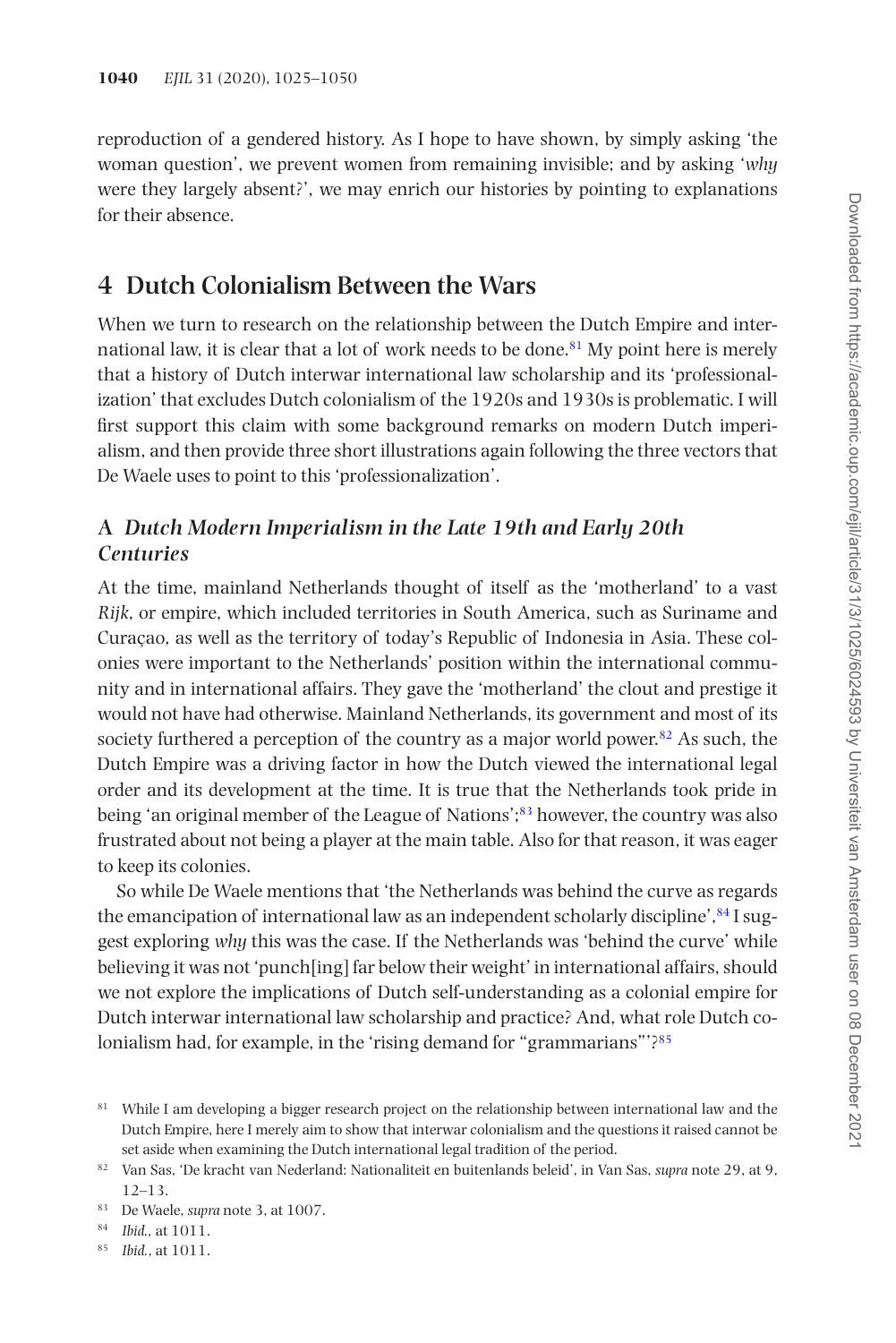Dutch historians have shown that in the spirit of modern imperialism, the Netherlands made efforts to secure a firmer grip on the colonies, rather than foster their independence[.86](#page-17-0) In Asia, this led to the Aceh War (1873–1942), to which I will return, fought to secure the oil-rich Sumatran state of Aceh for the colonial empire. The interests of the Netherlands and Dutch Royal Oil were fully aligned. In general, Dutch big business had a massive financial stake in Dutch colonialism. After 1900, socialists in the Netherlands condemned Dutch conduct in the East Indies as 'imperialistic'[.87](#page-17-1) They were, however, an exception.

In a way, the critique of the exploitation of the Indonesian peoples led to a classic move in the history of international law and empire. In 1901, the Dutch government proclaimed a so-called 'ethical policy' that would remain in place well into the interwar period. This colonial policy bolstered Dutch colonial rule under the guise of the social, economic and political elevation of the Indonesian peoples; the 'superior' motherland governed the colonies supposedly in the service of the colony and its peoples.[88](#page-17-2) As the historian Cees Fasseur has explained, the 'ethical policy' was legitimized by such ominous words as the 'duty' and 'responsibility' of the Netherlands to develop and 'educate' the colonized peoples[.89](#page-17-3) One is reminded of Anthony Anghie's words: 'fundamentally animated by the civilizing mission that is an inherent aspect of imperial expansion which, from time immemorial, has presented itself as improving the lives of conquered peoples. This mission is based on a crude distinction between the civilized and the uncivilized […]'[.90](#page-17-4)

One of the 'extraordinary gentlemen', Cornelis Van Vollenhoven, was a frontrunner in the rejection of the economic exploitation of the colonies and in the articulation of 'the ethical policy'[.91](#page-17-5) Soon after the defence of his doctoral thesis, *Omtrek en Inhoud van het Internationaal Recht* (*Scope and Content of International Law*) (1898)[,92](#page-17-6) Van Vollenhoven came to serve under the Minister for the Colonies (and a plantationowner in Deli), J. T. Cremer. For a few years he was closely involved in national politics. Soon, however, he subscribed to the critique of the established, exploitative Dutch colonial policy and advocated the 'emancipation' (*ontvoogding*) and 'self-government' of the Dutch East Indies.[93](#page-17-7) That said, while Van Vollenhoven spoke out against the colonial rule which treated the Dutch East Indies as 'property' to be owned and exploited to generate a budget surplus, his views on the development and 'civilization' of the Dutch East Indies by the 'chosen' Dutch were ultimately paternalistic and imbued

- <span id="page-17-4"></span><sup>90</sup> Anghie, 'On Critique and the Other', in Orford, *supra* note 10, at 394.
- <span id="page-17-5"></span><sup>91</sup> De Kanter-Van Hettinga Tromp and Eyffinger, *supra* note 51, at 8.
- <span id="page-17-6"></span><sup>92</sup> C. van Vollenhoven, *Omtrek en Inhoud van het Internationaal Recht* (1898).
- <span id="page-17-7"></span><sup>93</sup> van Vollenhoven, 'De Ontvoogding van Indië; Samenhang der maatregelen en plannen (1919)', in C. van Vollenhoven, *Verspreide Geschriften* Vol III (1935) 256–278.

<span id="page-17-0"></span><sup>86</sup> Van Sas, *supra* note 82, at 14.

<span id="page-17-1"></span><sup>87</sup> Kuitenbrouwer, 'Het imperialisme-debat in de Nederlandse geschiedschrijving', 113 *BMGN – Low Countries Historical Review* (*BMGN*) (1998) 56.

<span id="page-17-2"></span><sup>88</sup> C. Fasseur, 'Nederland en het Indonesische nationalisme: De balans nog eens opgemaakt', 99 *BMGN* (1984) 21.

<span id="page-17-3"></span><sup>89</sup> *Ibid.*, at 28.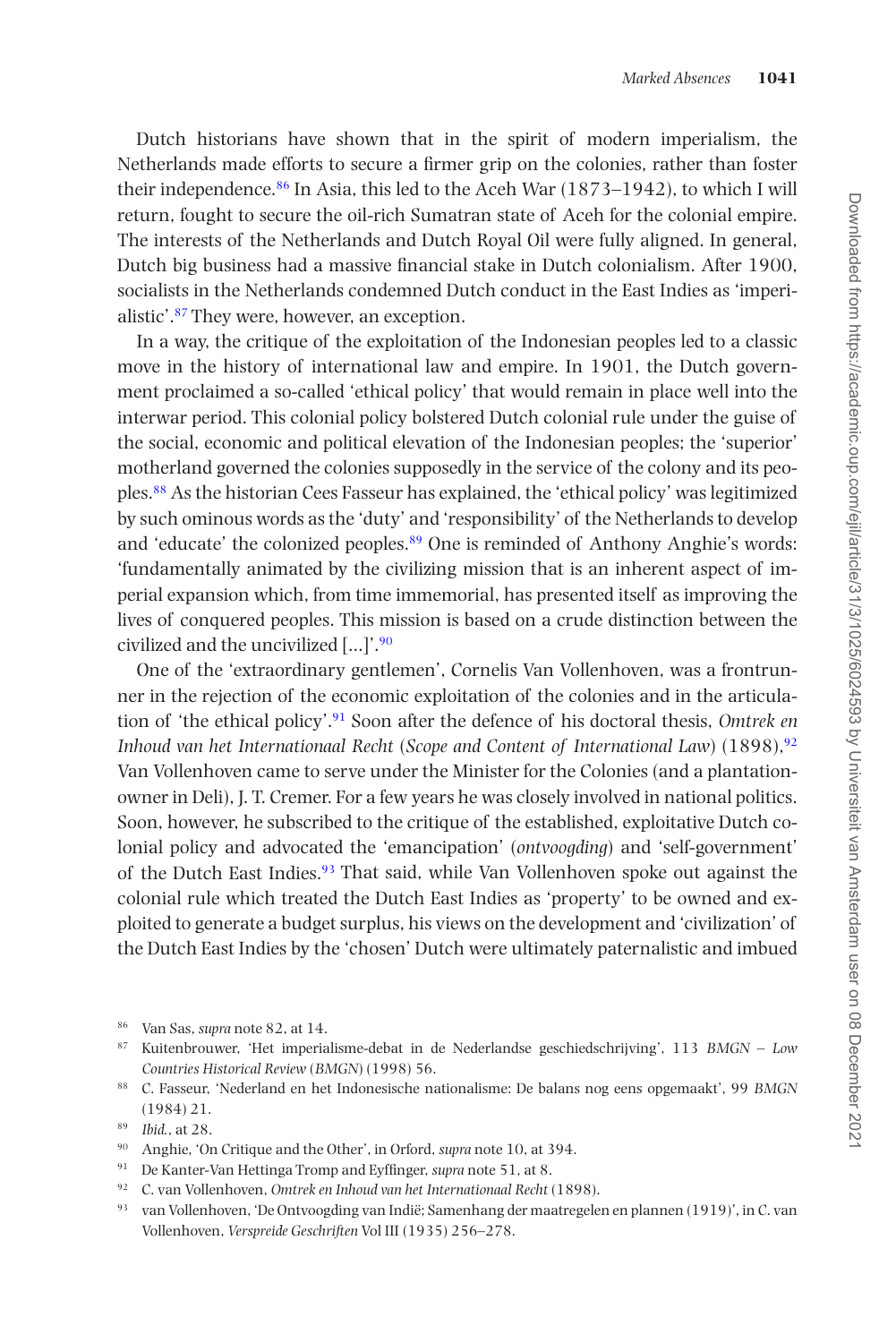with a sense of European superiority in governance and culture.<sup>[94](#page-18-0)</sup> Inevitably, 'the ethical policy' supported the colonial grip of the Dutch as 'guardians' who had to educate and discipline the indigenous peoples and their traditional leaders[.95](#page-18-1) The colonial government suppressed Indonesian nationalism with a reign of terror in the 1920s. Until World War II, Dutch colonial rule of the East Indies can best be characterized as a 'police state'[.96](#page-18-2)

After Van Vollenhoven took up the Leiden Chair of constitutional and administrative law of the colonies and indigenous *adat* law of the Dutch East Indies in 1901, he argued for the recognition of indigenous *adat* law as part of the legal system of the Dutch East Indies. His lifelong commitment to the anthropological description and the development of *adat* law may have stemmed from the idea that it would support 'healthy nationalism' and contribute to a fair justice system for the indigenous peoples. However, cultivating the *adat* law system was equally conducive to the racism underpinning Dutch colonial rule and to the reinforcement of cultural differences existing within the empire. As such, it was understood, including by some of Van Vollenhoven's own students, to undermine Indonesian nationalism[.97](#page-18-3) Van Vollenhoven pushed for Indonesian autonomy, (colonial) constitutional reform and respectful treatment of the native employees, but his self-perception as educator and expert was not devoid of paternalism and civilizational zeal. That said, Van Vollenhoven was angered by the discrimination against his former Indonesian (doctoral) students who were barred from the colonial governmental and administrative system. After all, his students were well educated:

My Javanese friends here encounter nothing but obstruction at the Colonial Department. [. . .] they feel it, just as I do. [. . .] They are thoroughly embittered by this, and rightly so. They see the whole Dutch East Indies question is played out away from the ballot box, that the voters, even those of goodwill, know nothing and could not care less; just think of the foolish questions they are asked over and over again by friendly professors.<sup>98</sup>

The (law) education of future colonial civil servants played a significant role in the interwar years of the Dutch colonial project. Ultimately, the Indonesian peoples and elites would be able to rule themselves; however, the 'ethical policy' was not aimed at a quick transfer of power to an indigenous Indonesian government and its civil servants. Criticisms of the 'ethical' colonial policy, in particular where it pertained to education, were largely ignored.[99](#page-18-5) Contrary to the British Indian Civil Service, the Dutch kept fully separate administrative systems based on race.<sup>[100](#page-18-6)</sup>

<span id="page-18-0"></span><sup>94</sup> De Beaufort, *supra* note 50, denies a general sense of superiority. This calls for further research, but language such as 'ontvoogding' suggests at least ambivalence on this point.

<span id="page-18-1"></span><sup>95</sup> See Fasseur, 'Hemelse godin of melkgevende koe: de Leidse universiteit en de Indische ambtenaarsopleiding 1825–1925', 103 *BMGN* (1988) 209; see also Wertheim, 'Snouck Hurgronje en de ethiek van sociaalwetenschappelijk onderzoek', 144 *De Gids* (1981) 323.

<span id="page-18-2"></span><sup>96</sup> H. Burgers, *De garoeda en de ooievaar: Indonesië van kolonie tot nationale staat* (2010) 228.

<span id="page-18-3"></span><sup>97</sup> Fasseur, 'De nadagen van de ethische politiek', Paper presented at symposium *Van ethische politiek naar dekolonisatie*, Vrije Universiteit, Amsterdam, 9 May 2012, available at [https://bit.ly/2GAPYF6.](https://bit.ly/2GAPYF6)

<span id="page-18-4"></span><sup>98</sup> De Beaufort, *supra* note 50, at 187, cited in and translated by De Kanter-van Hettinga Tromp and Eyffinger, *supra* note 51, 15.

<span id="page-18-5"></span><sup>99</sup> Fasseur, *supra* note 88, at 22ff.

<span id="page-18-6"></span><sup>100</sup> Fasseur, *supra* note 95, at 214.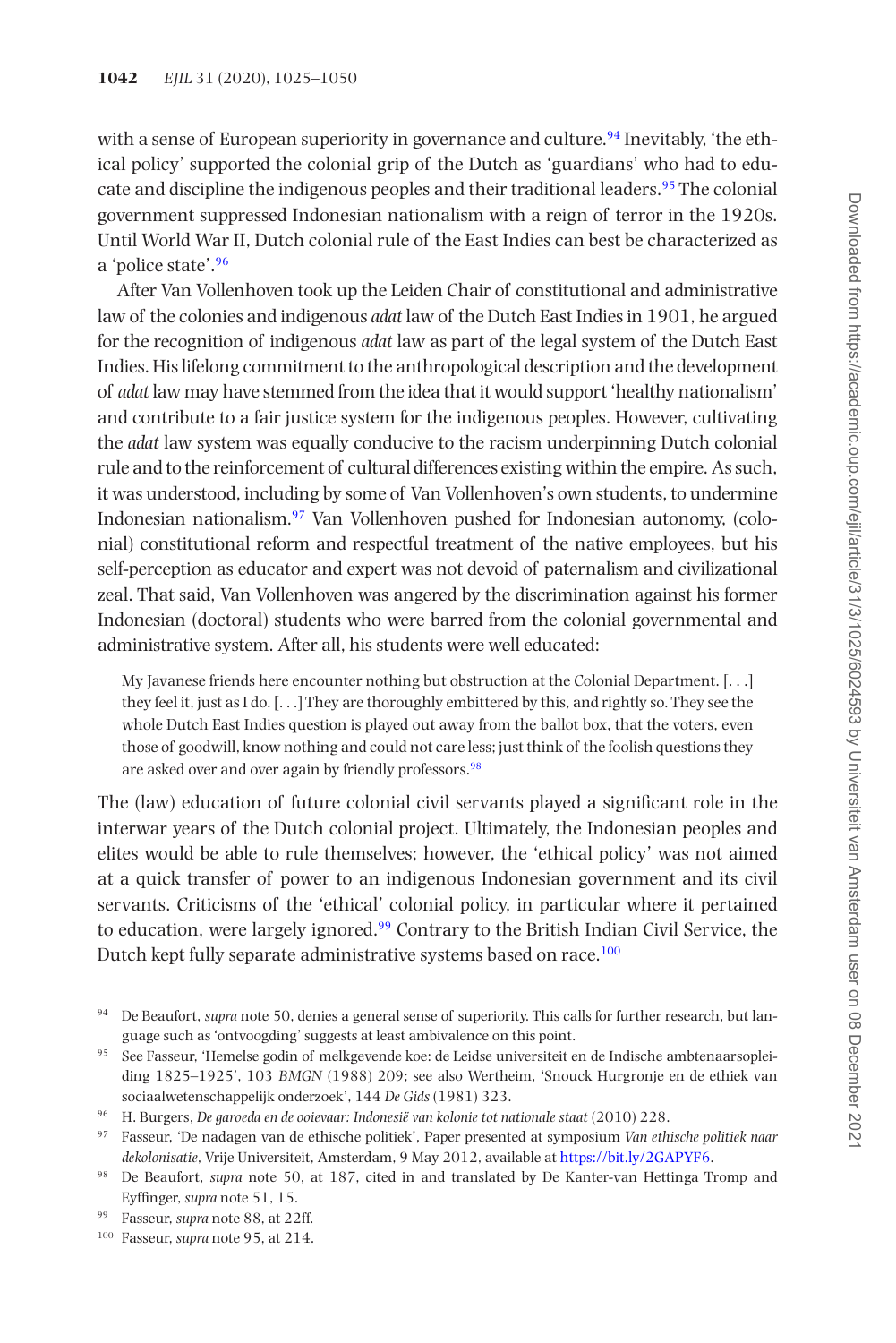## **B** *Interwar Academic Curricula: (Dis)entanglement, Colonialism and Controversy*

During the interwar period, as De Waele points out, the legal curriculum at Dutch universities was subject to change: public international law had moved from 'a marginal place in academia' into a more central place, with a growing number of specific academic chairs and of professors teaching international law courses. That said, it is good to keep in mind that public international law as an independent sub-discipline had to come from afar. It became 'emancipat[ed]' from the domains of constitutional law and colonial law – legal fields that were deeply intertwined at the time – in what was only a gradual transition. In the meantime much of the practical entanglement of these legal fields persists.

Since 1922, the Dutch Constitution no longer designated the Dutch East Indies as a 'colony'. Together with Suriname and Curaçao, they were now part of the territory of the Kingdom of the Netherlands. However, the Dutch Constitution applied only to mainland Netherlands. Hence, there was no equal legal footing within the Kingdom of The Netherlands. The Netherlands continued to exercise hegemony and sovereignty over Indonesia, and many of the 'extraordinary gentlemen' were involved in discussions on Dutch colonial rule in the East Indies, which was steeped in different visions of the Dutch Empire and international law.

Van Vollenhoven's professional life testifies to this entanglement of the Dutch Empire and international law in legal thought and practice. His outlook on colonial constitutional and administrative law, indigenous *adat* law and international law was understood as progressive at the time, while today it might at best be described as amounting to 'ethical imperialism'.<sup>101</sup> Underlying all of Van Vollenhoven's work was the idea of a three-step world community under a 'universal legal system' in which, for example, the law of indigenous *adat* provinces (*adat rechtskringen*) would be a part of national law and society, in turn governed by the rule of international law.<sup>102</sup> Van Vollenhoven's 'ethical' colonial policy was linked to his international ethical policy (to which I will briefly return below).<sup>103</sup> As for this entangled relationship between colonial policy and foreign policy, he was no exception.

In other words, teaching and writing on international law in the interwar period was still very much embedded within the Dutch colonial project. Various opinions on the future of the Dutch colonial empire were passed around in Dutch politics, which had implications for international law. Liberal and confessional parties tended to emphasize the idea of 'one empire', while socialists tended to support Indonesian nationalism and independence. How did these views on Dutch colonialism differ among the 'extraordinary gentlemen' and how did they affect their international legal arguments? I cannot offer an answer here, and further research is needed on this issue.

<span id="page-19-0"></span><sup>&</sup>lt;sup>101</sup> Boogman, 'Achtergronden, tendencies en tradities van het buitenlands beleid van Nederland (eind zestiende eeuw – 1940)', in Van Sas, *supra* note 29, at 16, 31.

<span id="page-19-1"></span><sup>102</sup> J.M. Otto, *Reële rechtszekerheid in ontwikkelingslanden: Inaugural lecture* (2000) 3.

<span id="page-19-2"></span><sup>103</sup> H. te Velde in Remieg Aerts et al., *Land van kleine gebaren: Een politieke geschiedenis van Nederland 1780– 2012* (1999) 169.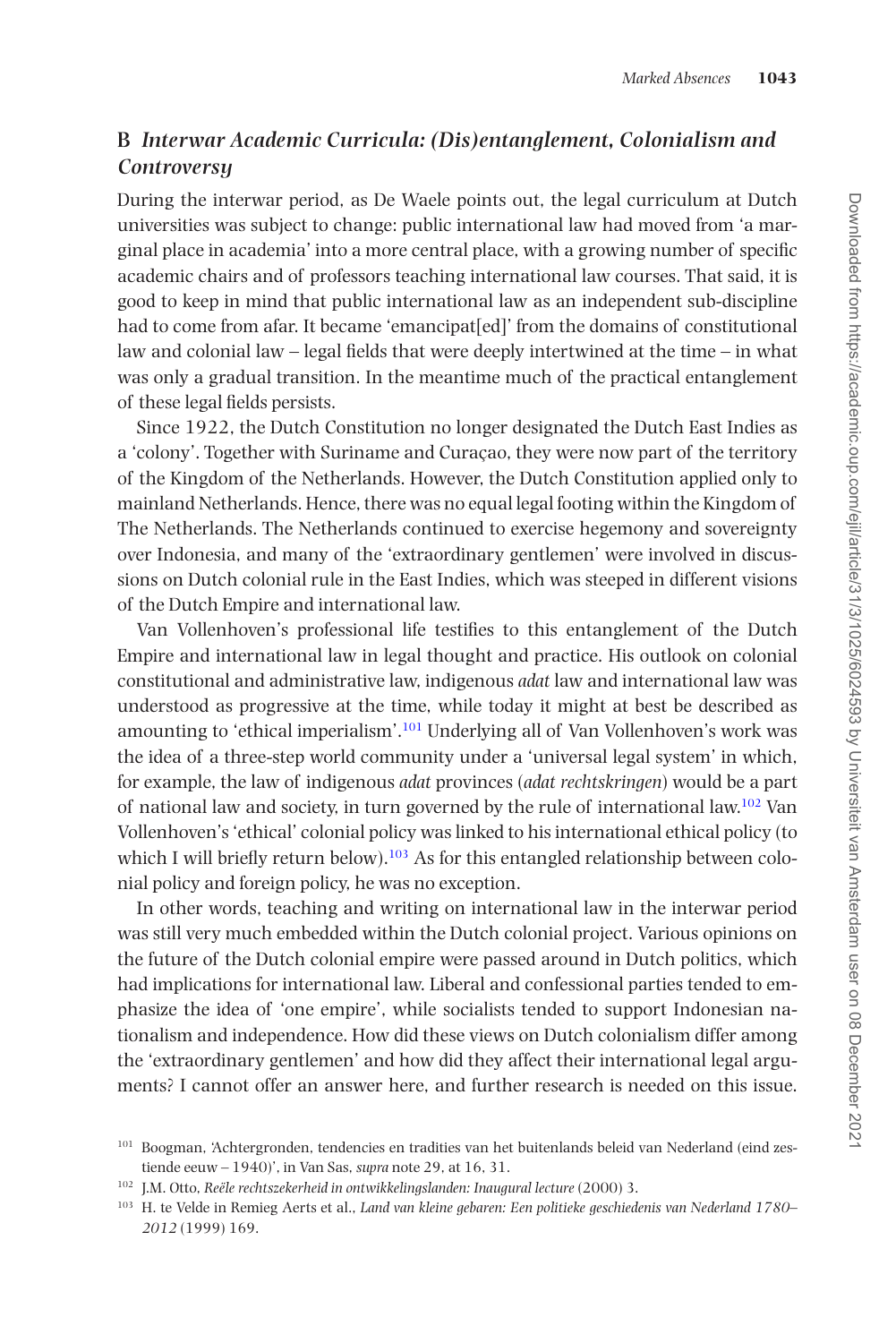Arguably, the educational controversy between the Universities of Leiden and Utrecht about Indological education serves to illustrate the different approaches to Dutch colonialism and the implications for (law) education.

Similar to the East India College founded in 1806 in Hailey, UK, Leiden University had been responsible for the academic education of the native civil servants of the Dutch East Indies since 1902[.104](#page-20-0) Cornelis van Vollenhoven lectured as part of the programme, which was housed in the faculties of law and the humanities.[105](#page-20-1) The Leiden programme for native East Indies civil servants and governmental jurists was animated by the paternalism of the interwar 'ethical policy': the Indonesian people needed to be educated and guided towards self-government and independence, while in the meantime a colonial judiciary working with Indonesian jurists – provided they were assimilated into the Dutch system and mindset – would be cost-efficient. The Leiden programme ultimately served to support rather than undermine the colonial government.

Thanks to his Indonesian students in Leiden, Van Vollenhoven was close to the Indonesian nationalist movement in the Netherlands led by some of his students as well as by a student from Rotterdam, the future vice-president of Indonesia, Mohammed Hatta[.106](#page-20-2) Hatta attacked the racial discrimination of colonialism and advocated self-determination and the right to national independence. When his voice, and that of the movement he was part of, became too loud, Minister of Justice Donner had him arrested in 1928. During the early 1920s, Hatta voiced resistance against native Indonesian participation in the *Volksraad* (the representative body in Batavia established in 1918) on the basis of the principle of 'non-cooperation' with the oppressors[.107](#page-20-3) Back in the colony in the early 1930s, Hatta and Soekarno were arrested by the colonial government for this position and they were sent away to the periphery of the land. In his lectures,  $108$  journalism  $109$  and other writings, Van Vollenhoven compared the call for Indonesian independence to the Dutch call for independence from the Spanish Empire in the 16th and 17th centuries. In the 1922 newspaper article '1572 and Indië', Van Vollenhoven stated that for centuries the law of nations had been merely a European international law, of and for Christian nations, but that a new time had come and international law applied to the Indonesian people and supported their demand for freedom and accountability (without breaking all bonds).<sup>110</sup>

<span id="page-20-0"></span><sup>104</sup> Fasseur, *supra* note 95.

<span id="page-20-1"></span><sup>105</sup> *Ibid*.

<span id="page-20-2"></span><sup>106</sup> De Beaufort, *supra* note 50. The Indische Vereniging (Indonesian Association) was a society of a social, non-political nature established in 1909. In 1924, however, it developed into a political movement on Indonesian nationalist basis, Perhimpuan Indonesia.

<span id="page-20-3"></span><sup>107</sup> Burgers, *supra* note 96, at 152.

<span id="page-20-4"></span><sup>108</sup> De Kanter-van Hettinga Tromp and Eyffinger, *supra* note 51, at 9–16; De Beaufort, *supra* note 50, at 176 *et seq* on his relations with his (Indonesian) students; Fasseur, *supra* note 94.

<span id="page-20-5"></span><sup>109</sup> See, e.g., Van Vollenhoven's discussion of 'self-determination for the East Indies' in *NRC* on 23 July 1921, published as a series of three articles '*Indië* in de Grondwet' [the *Indies* in the Constitution], also included in C. van Vollenhoven and F. M. van Asbeck (eds), *Mr. C. van Vollenhoven's Verspreide Geschriften:* Vol. III: *De Indiën, herdenkingen, overige schriften, registers* (1935) 326.

<span id="page-20-6"></span><sup>110</sup> 'Autonomie van Indië' [Autonomy of the Indies] series in *NRC* 3–6 April 1922, also included in: *VG* III (n 109) at 360ff.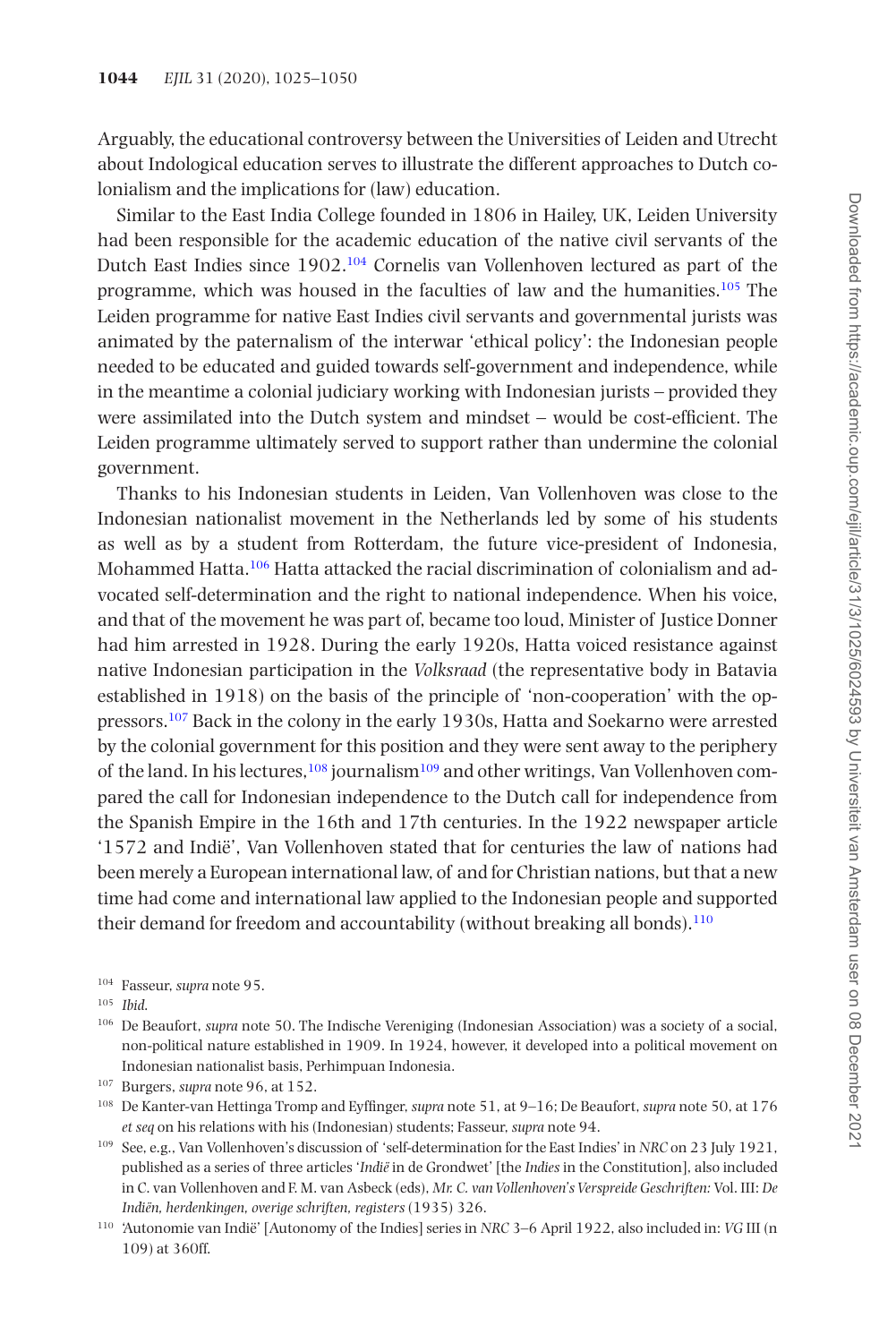Van Vollenhoven and his Leiden colleagues were increasingly criticized for their views on the Dutch East Indies' road to self-government, the establishment of the *Volksraad* and for fanning Indonesian nationalism by their teaching. After his contribution *Proeve van eene Staatsregeling voor Nederlandsch-Indië* (1922), Van Vollenhoven became the target of harsh criticism on the part of his Utrecht colleagues. They complained about the content of his courses and lectures given to Indonesian law students in Leiden. As an advocate of Indonesian autonomy and constitutional reform, Van Vollenhoven came to be perceived as a threat to Dutch 'big business' and was accused of undermining the established colonial policy and interests.[111](#page-21-0) The controversy around his teaching gave rise to many publications in newspapers and magazines. In 1925, Van Vollenhoven's Utrecht colleagues, led by professor Jan de Louter (1847– 1932) and PCIJ judge Bernard Loder (1849–1935), together with entrepreneurs, trades and planters, requested that the University of Utrecht establish an alternative Indologist curriculum and faculty. Leiden lost its monopoly on Indologist studies. In Utrecht, the so-called 'sugar and oil faculty' was established to give future native civil servants and jurists an alternative education.<sup>112</sup> In the same year, Van Vollenhoven defended himself and his colleagues in the prominent cultural and literary magazine *De Gids* against 'The attack on Leiden' ['*De aanslag op Leiden*'] mounted by his Utrecht colleagues.[113](#page-21-2)

Underlying the controversy about curricula among the various professors were differing outlooks on Dutch colonialism. Utrecht may seem to have adhered to the vision of Dutch domination and subordination of the Dutch East Indies to the 'motherland', while Leiden may seem to have supported Indonesian autonomy and national independence through a process of gradual 'emancipation' (*ontvoogding*). In hindsight, however, when one reads Van Vollenhoven's defence, one can only agree with his biographer: he missed the opportunity to take a firmer stand on the rights of the Indonesian people. Ultimately, in line with the 'ethical policy', Leiden professors affirmed their commitment to 'the civilizing mission' of the Dutch colonial rule in the East Indies. It is hard to miss the note of paternalism and the racial bias of Dutch law schools at the time, laid bare by this controversy. Indonesian graduates would not be allowed to serve in the Dutch colonial administrative system (*Binnenlands Bestuur*), but only in the native administration (*Inlands Bestuur*). Institutional racism and white supremacy underpinned the colonial rule. $114$ 

In brief, the conflict over the education of native civil servants and therewith over the Dutch Empire among (international) law professors from Leiden and Utrecht, as well other Dutch universities, illustrates how future research into the professionalization of Dutch interwar international legal scholarship needs to account for the entanglement of these men in the Dutch colonial project.

<span id="page-21-0"></span><sup>111</sup> Van Vollenhoven, 'De aanslag op Leiden', 89 *De Gids* (1925) 248, 248.

<span id="page-21-1"></span><sup>112</sup> Fasseur, *supra* note 95, at 224. This name goes to the financers of the new school, among which Dutch oil company *Koninklijke Nederlandsche Petroleum Maatschappij*, and the interests it aimed to secure.

<span id="page-21-2"></span><sup>113</sup> Van Vollenhoven, *supra* note 111.

<span id="page-21-3"></span><sup>114</sup> Cf. e.g., *Wet op de Staatsinrichting van Nederlandsch-Indië* [Law on the form of government of the Dutch Indies], entry into force on 1 January 1926, Art. 163.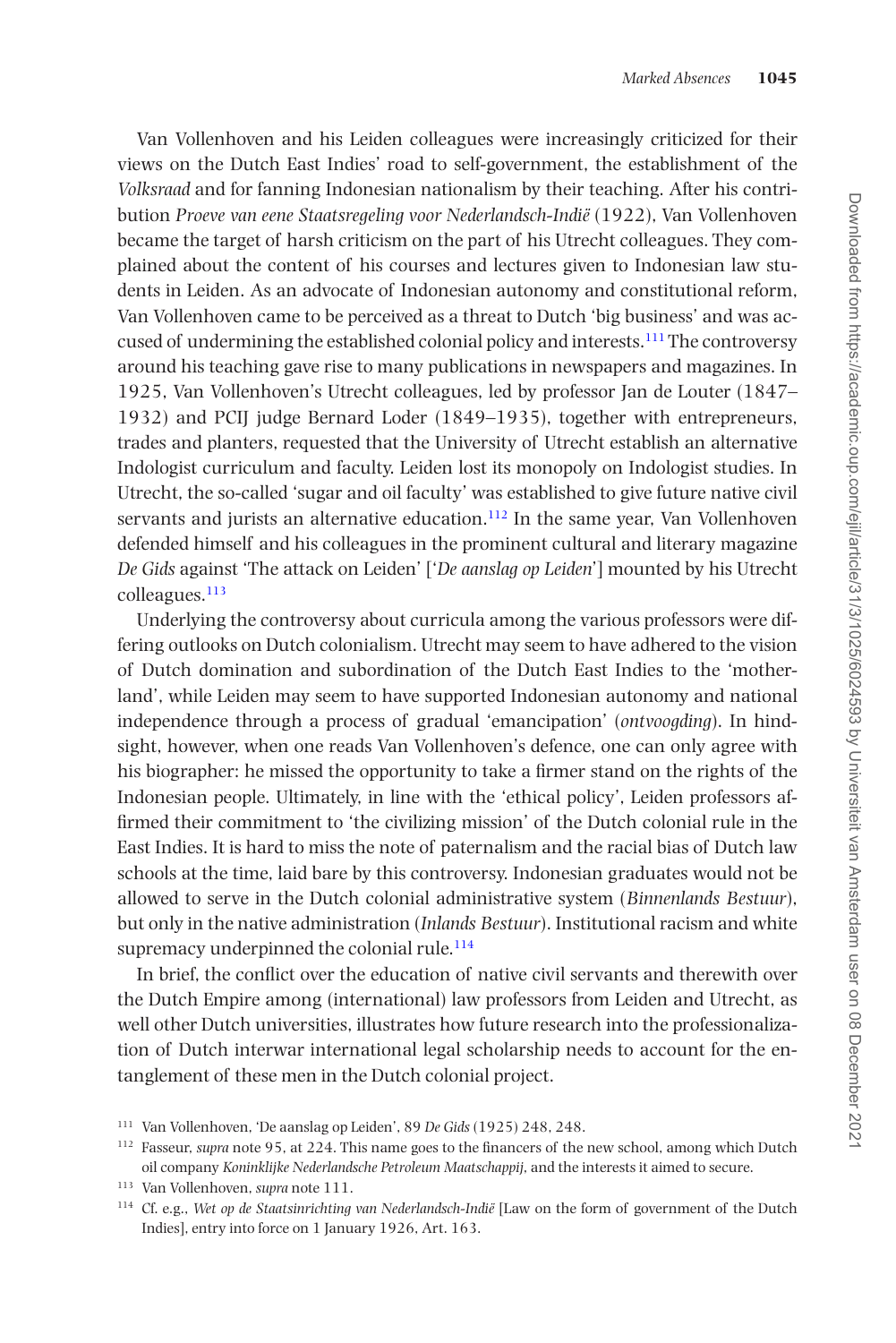#### **C** *Experts in the Public Debate*

De Waele shows how the contributions of the Dutch interwar scholars to the public debate often centred around Dutch neutrality policy, the League of Nations with its collective security system and peace and disarmament. However, as I have shown above, in the very same newspapers and magazines, they contributed to discussions on interrelated colonial issues.

Public debate often touched on both the Dutch Empire and international law. The Atlantic Charter and the League of Nations Treaty recognized the right to self-determination. But what did this right entail? Did it amount to internal or external self-determination? How should the Dutch Empire develop in light of international law? How should the Netherlands navigate international law, while generally intent on holding on to the Dutch colonies? After World War I, the legal issues at stake often involved colonial constitutional law and international law: the title to colonial rule in the Dutch East Indies, or the right to self-determination, self-government and independence of the indigenous Indonesian peoples, as well as questions of territory, occupation and (agricultural) land[.115](#page-22-0) The Aceh War, fought since the late 19th century against what, in terms of international law, was an independent Sumatran sultanate, and which continued after World War I, features rather uncritically in the discussion, with the exception perhaps coming from the socialists.<sup>116</sup> Discussions further touched on fundamental rights in the Dutch East Indies, $117$  international relations of the Kingdom with Venezuela,<sup>118</sup> or with Japan or China, the League of Nations and the Mandate system, the law of the sea and sea straits, and so on and so forth. These issues gave rise to discussions to which most of the 'extraordinary gentlemen' contributed as advisors to the Dutch Government (to which I will come back) or by writing for the national newspaper *NRC*, or for *De Gids* or other journals.

Van Vollenhoven was not just prolific on the Dutch East Indies question. He also participated in discussions in the press on issues of disarmament, peace and security, and was perhaps most determined on his 'plan' to create an international police force to enforce international law under supervision of an international court. His ethical colonial and foreign policy views were interrelated, informed by the idea that the Netherlands could play a leading role in the construction of a Grotian international legal order based on 'altruism' rather than on 'egoism'.[119](#page-22-4) The Amsterdam professor

<span id="page-22-0"></span><sup>115</sup> On Indonesia, see, e.g., C. van Vollenhoven, *De Indonesiër en zijn grond* (1919); Hasselman, 'Indonesische grondrechten en Nederlandsche juristen', 84 *De Gids* (1920) 468.

<span id="page-22-1"></span><sup>116</sup> See, e.g., for a rather uncritical discussion of how Aceh became part of the Kingdom, Van Vollenhoven, *supra* note 109, at 232.

<span id="page-22-2"></span><sup>117</sup> See, e.g., Hasselman, 'Indonesische grondrechten en Nederlandsche juristen', 84 *De Gids* (1920) 465.

<span id="page-22-3"></span><sup>118</sup> Van Kleffens, '*De Internationaalrechtelijke Betrekkingen Tusschen Nederland en Venezuela, 1816–1920* by K.H. Corporaal', 15 *AJIL* (1921) 486, at 487: 'The [international legal] relations between the Netherlands and Venezuela are determined by the existence of a Dutch colony, the Island of Curaçao, close to the Venezuelan coast.' This state of affairs continued throughout the interwar period, and today Curaçao is still part of the Kingdom of The Netherlands.

<span id="page-22-4"></span><sup>119</sup> Van Vollenhoven lectured on 'Altruism in the law and state' in Leiden in 1917, see De Kanter-van Hettinga Tromp and Eyffinger, *supra* note 51, at 21–22. See also Van Vollenhoven*, De Drie Treden van het Volkenrecht* (1918) [The Three Stages in the Evolution of the Law of Nations].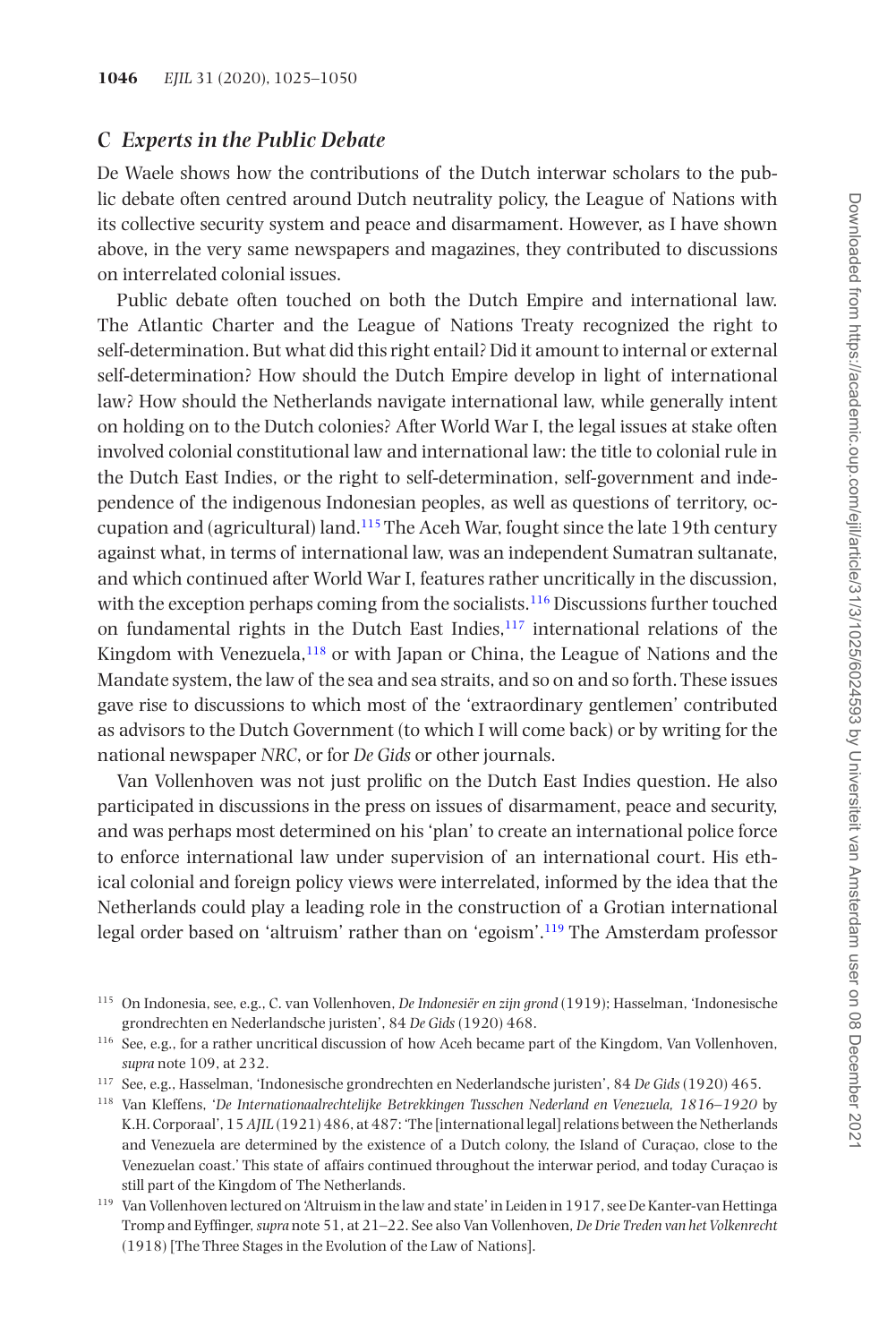Antoon Struycken (1873–1923) warned against the dangers of Van Vollenhoven's plan in the Hague theatre Diligentia in 1913, and their debate would continue after World War I. De Louter joined the critics, but Van Vollenhoven remained steadfast in both his academic and public writings.

In all Dutch societal 'pillars', peace associations and League of Nations associations organized numerous lectures, seminars and conferences. Some were also dedicated to colonial issues. As an example we could mention the conference on *Het Abessijnsch-Italiaansch conflict en de Volkenbond* (The Abyssinian-Italian conflict and the League of Nations) organized by Vereeniging voor Volkenbond en Vrede (the Association for the League of Nations and Peace) in 1935[.120](#page-23-0) Rather exceptionally, De Waele mentions Nijmegen Catholic University professor Robert Regout's support for the (Vatican-sanctioned) colonial war of Italy in Abyssinia by mobilizing the classic Catholic just-war theory.<sup>121</sup> Regout was active in the Catholic peace movement; he claimed to understand the need for expansion, but argued that this should not involve a war of aggression.<sup>122</sup> His 1936 speech was front-page news in – perhaps one of Van Vollenhoven's newspapers – the *Leidsche Courant*. [123](#page-23-3) Telders similarly wrote for *De Gids* on the annexation of Abyssinia by fellow League member state Italy.<sup>124</sup> There, Telders called Struycken a 'sceptic' resigned to the impotence of the League from the beginning of the Italian aggression.<sup>[125](#page-23-5)</sup> Two years later, in the same magazine, Telders explained how Struycken's realism in international affairs and about the League of Nations was in part grounded in his awareness that colonies would soon 'grow[] into self-conscious nations, which [would] soon demand their own constitutional form and set-up'.[126](#page-23-6)

This goes to illustrate how the Dutch interwar scholars, who were visible in the general media as experts on international law, and as such were seen as the face of the 'true profession', were equally steeped in Dutch colonialism when they participated in the public debate. When unpacking the history of the legal profession, the role of the Dutch Empire has to be taken on board.

<span id="page-23-0"></span><sup>120</sup> *Het Abessijnsch-Italiaansch conflict en de Volkenbond. Redevoeringen van prof. mr. V.H. Rutgers, mr. G. van der Bergh, mr. G.A. Boon, jhr. mr. DJ. de Geer, mr. A.M.Joekes, mr. R. Regout S.J. in de Openbare Vergadering op 16 October 1935 te Amsterdam*, published by the Vereeniging voor Volkenbond en Vrede [Association for the League of Nations and Peace].

<span id="page-23-1"></span><sup>121</sup> De Waele, *supra* note 3, at 1016.

<span id="page-23-2"></span><sup>&</sup>lt;sup>122</sup> See 'Pater Dr. Rob. Regout S.J. over den Volkenbond' [Father Dr. Rob. Regout S.J. on the League of Nations], *Pro Pace* (October 1935) 94, at 94–95. In that same issue of *Pro Pace*, there is an article on the Abyssinian–Italian conflict published with the title 'Waarom spreekt de Paus niet?' [Why does the Pope not speak up?], at 82.

<span id="page-23-3"></span><sup>123</sup> See 'De R.K. Vredesbond in Nederland. De Paus en de Vrede' [The Roman Catholic Peace League in the Netherlands. The Pope and the Peace], *Leidsche Courant* (18 February 1936) 1, at 1.

<span id="page-23-4"></span><sup>124</sup> Telders, 'De Ethiopische les', 100 *De Gids* (1936) 98.

<span id="page-23-5"></span><sup>125</sup> *Ibid*. at 103.

<span id="page-23-6"></span><sup>126</sup> Telders, 'Struycken en de Volkenbond', 102 *De Gids* (1938) 306, at 313–314.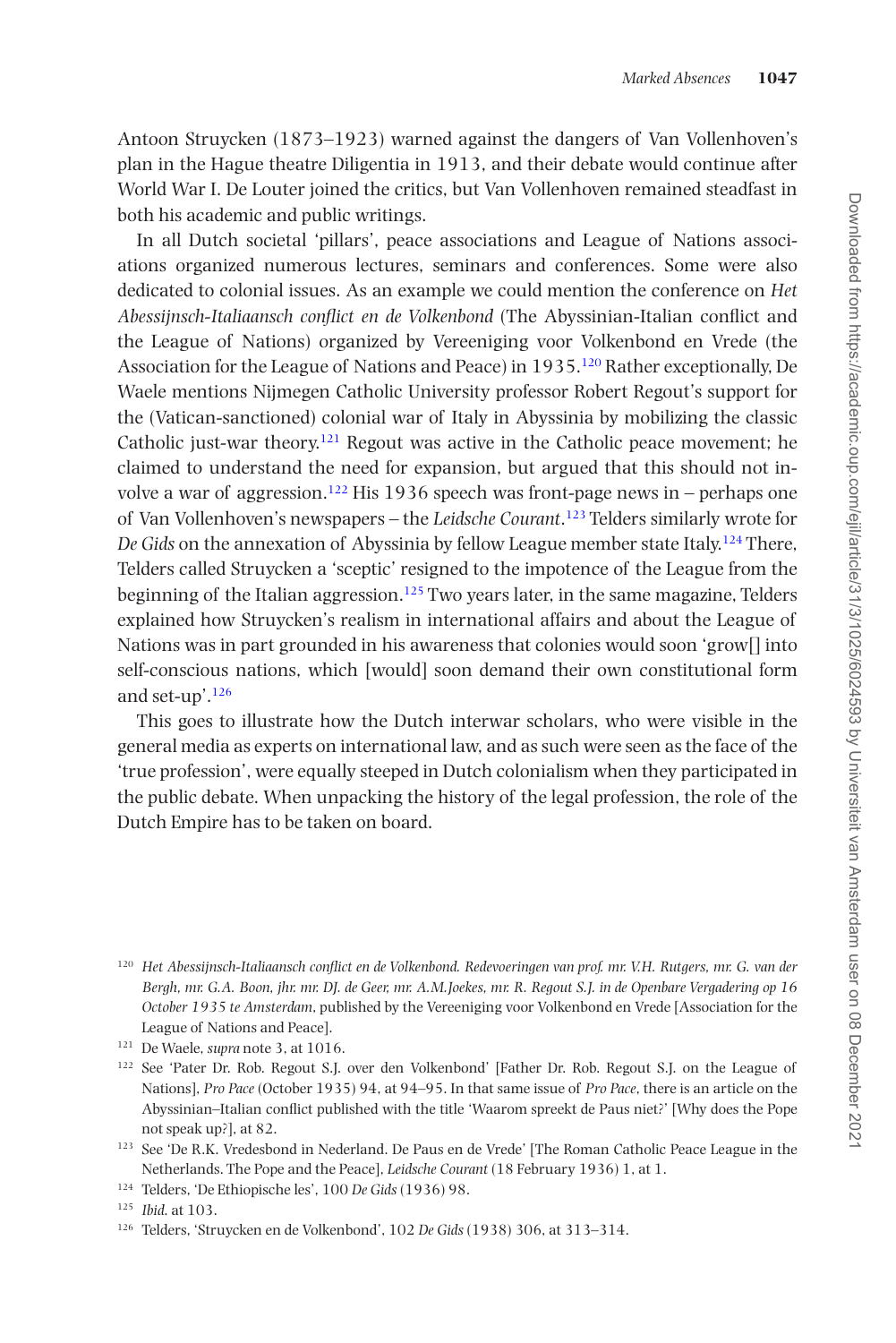#### **D** *National Advisors on Colonial and International Legal Issues*

De Waele argues that the professionalization of Dutch international law can be observed in the 'extraordinary gentlemen' stepping in as internal and external advisors of the Dutch government and as international civil servants. In this role, too, Dutch colonialism was an inescapable, even if mostly implicit, part of the professional life of Dutch interwar scholars.

For example, De Louter lived in the Dutch East Indies from 1872 to 1877, where he taught at a *gymnasium* before joining Utrecht University as a professor of colonial (administrative) law. He published a six-volume work on the constitutional and administrative law of the Dutch East Indies[.127](#page-24-0) Frederik Baron van Asbeck (1889– 1968) advised the Governor of the Dutch East Indies and the Ministry for the Colonies on international relations of the Dutch East Indies (1921–1930) and joined the Permanent Mandates Commission in 1935.[128](#page-24-1) Both De Louter's student Jan Hendrik Verzijl (1888–1987) and Van Vollenhoven were members of the Mixed Commissions, as De Waele points out[.129](#page-24-2) In addition to his experience as advisor to the Minister for the Colonies around the turn of the century, Van Vollenhoven was on an advisory committee responsible for drafting a constitutional arrangement for the Dutch East Indies after World War I together with his Leiden colleague Jacques Oppenheim (1849–1924), whose professorial assignment included international law. The arrangement kept *adat* law in place.

The story outline here is of course highly incomplete and pertains only to the Dutch East Indies, omitting colonial issues related to Suriname and Curaçao. However, my point is that when the third 'vector' of 'professionalization' is discussed – that is, the Dutch interwar scholars moving into non-academic professional positions – it is hard to ignore the role of Dutch colonialism in their work. This role deserves serious scrutiny, in particular drawing on Dutch historians who have pointed to the influence of the Dutch Empire on the interpretation and application of international law.

Niek van Sas and Maarten Kuitenbrouwer have pointed out that Dutch internationalism was not merely an idealism or well-meaning cosmopolitanism[.130](#page-24-3) It was aimed at strengthening the Dutch international position also by means of international law. Historian Maarten Kuitenbrouwer has shown how in the late 19th century in The Hague and Batavia the Aceh War led to discussions on the application of the emerging laws of war. After initial hesitation, some legal advisors started to suggest that international law was not binding in relations between 'civilized nations', specifically

<span id="page-24-0"></span><sup>127</sup> De Louter, *Handleiding tot de kennis van het staats- en administratief recht van Nederlandsch-Indië*, 6 vols (1875–1914).

<span id="page-24-1"></span><sup>128</sup> See the inventory of his archive 'Inventaris van het archief van prof. mr. dr. F.M. Baron van Asbeck [levensjaren 1889–1968]; en enkele verwanten over de jaren 1902–1993', available online at the National Archive: [https://www.nationaalarchief.nl/onderzoeken/archief/2.21.183.03.](https://www.nationaalarchief.nl/onderzoeken/archief/2.21.183.03)

<span id="page-24-2"></span><sup>129</sup> De Waele, *supra* note 3, at 1021.

<span id="page-24-3"></span><sup>130</sup> Van Sas, *supra* note 82, at 13–14; Kuitenbrouwer, *supra* note 86; M. Kuitenbrouwer, *Nederland en de opkomst van het moderne imperialisme: Koloniën en buitenlandse politiek 1870–1902* (1985).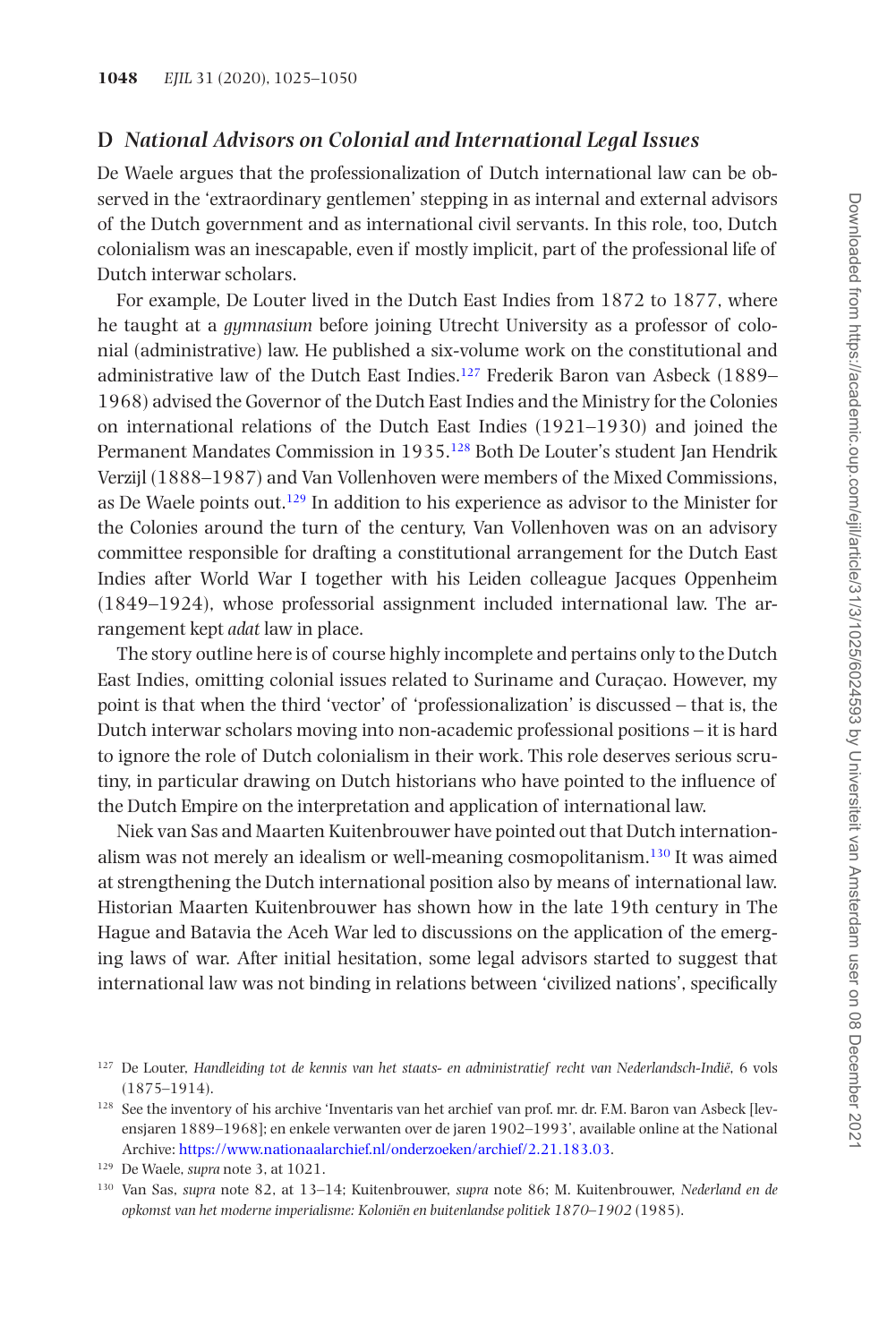the Netherlands, and 'uncivilized nations', specifically the people of Aceh[.131](#page-25-0) Tobias Asser had initially qualified the reasoning and argued that 'weaker' indigenous nations should not be placed outside the legal order completely; however, he considered special 'police actions or measures' legitimate because of Dutch supremacy and responsibility.<sup>132</sup> The understanding that international law applied differently in Europe. among 'civilized nations', than it did in Asia, where the Dutch colonial power waged a war against the Aceh people, became dominant. The military historian Petra Groen identified this double standard in the application of the laws of war as well established by 1900 and continuing to inform the mindset in The Hague and Batavia during the interwar period.[133](#page-25-2) As such, violence used in the Dutch colonies, and in particular during the Aceh War, was not in violation of international law – even though it exceeded the violence permitted by the laws of war – simply because the law did not apply to 'uncivilized nations'.<sup>134</sup> In the East Indies, the Dutch colonial power did not feel bound by the same international law it fought for in The Hague and considered applicable in Europe. Internal and external legal advisors were involved to develop these international legal justifications of the Aceh War. Late 19th- and early 20th-century Dutch foreign policy and international legal thought were tightly entangled with Dutch colonialism and colonial policy[.135](#page-25-4) This entanglement calls for further research in the field of international legal history.

De Waele's study of the stronger engagement in international law practice of Dutch scholars as an indication of the 'professionalization' of Dutch interwar scholarship provokes deeper exploration of the implications of the Dutch Empire for these scholars' international legal arguments as discussed in the present article. Natural resources, free trade capitalism and 'the civilizing mission' were at the heart of both colonial and international law. Addressing the professionalization of one field without accounting for its entanglement with the other is problematic.

## **5 Conclusion**

In his contribution, De Waele has brought a number of Dutch interwar scholars into focus for a broader *EJIL* audience. This is highly valuable. His article prompted me, however, to suggest an alternative, or at least complementary and more critical, reading of Dutch interwar international law.

As shown above, methodological choices matter, since they determine whether traditional, gender-biased and imperial history, with its well-entrenched absences, is reproduced or whether innovative insights about the history of international law,

<span id="page-25-4"></span><sup>135</sup> Te Velde in Remieg Aerts et al., *supra* note 103, at 169.

<span id="page-25-0"></span><sup>&</sup>lt;sup>131</sup> Kuitenbrouwer, *supra* note 130, at 73. As Groen explains, this attitude continues during the interwar period: see Groen, 'Geweld en geweten. Koloniale oorlogvoering en militaire ethiek in Nederlands-Indië, 1816–1941', 182 *Militaire Spectator* (2013) 248.

<span id="page-25-1"></span><sup>132</sup> Kuitenbrouwer, *supra* note 130, at 74.

<span id="page-25-2"></span><sup>133</sup> Groen, *supra* note 131, at 266.

<span id="page-25-3"></span><sup>134</sup> *Ibid*.